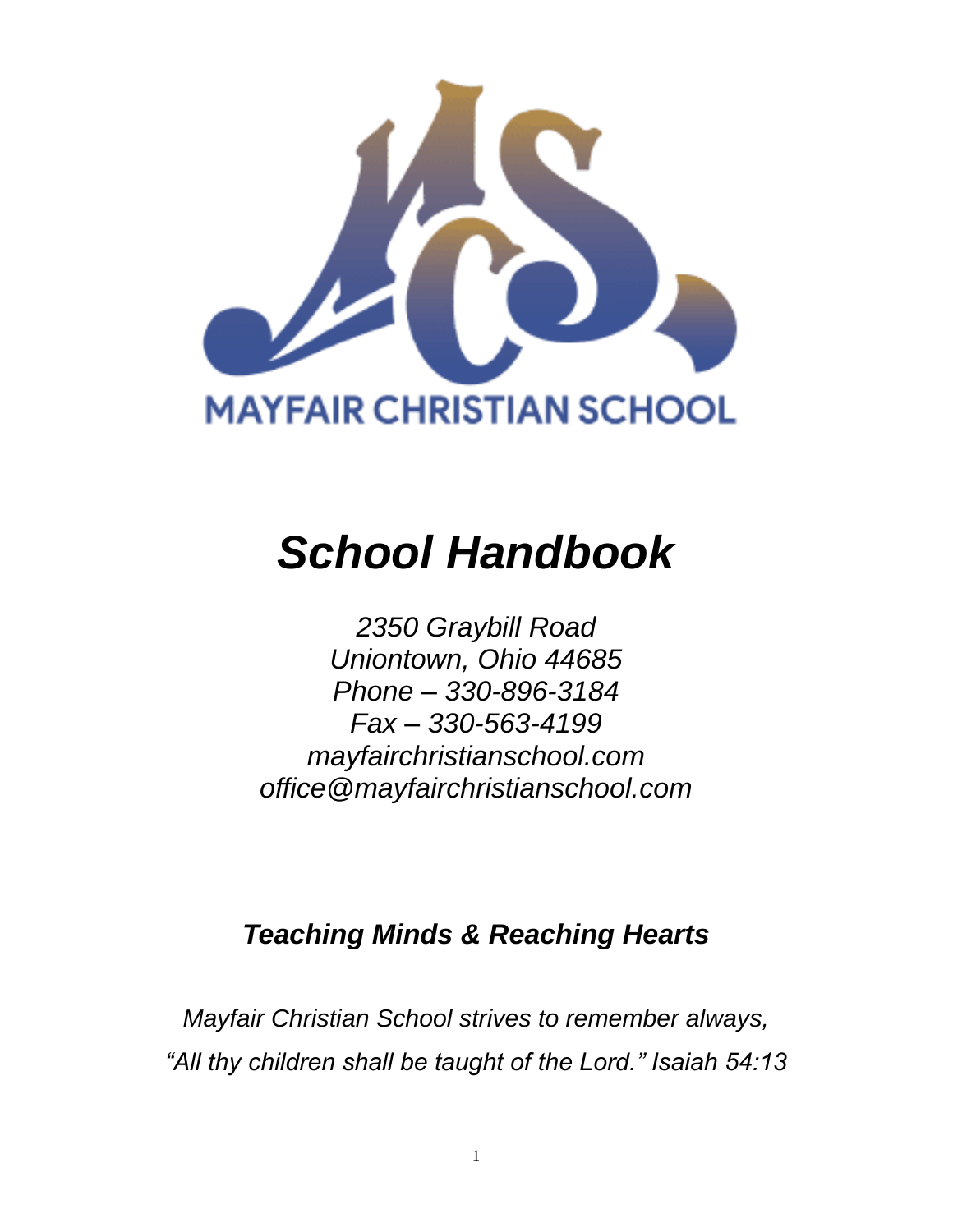# **Table of Contents**

| Introduction                                 | 3              |
|----------------------------------------------|----------------|
| <b>Handbook Philosophy</b>                   | 3              |
| <b>Mission Statement</b>                     | $\overline{4}$ |
| <b>Core Values</b>                           | 5              |
| <b>Non-Discriminatory Policy</b>             | 5              |
| <b>Admissions Policy</b>                     | 6              |
| <b>Financial Policies</b>                    | 8              |
| <b>Attendance Policy</b>                     | 11             |
| <b>Insurance Policy</b>                      | 13             |
| <b>Arrival/Dismissal Policy</b>              | 13             |
| <b>Visitor Policy</b>                        | 14             |
| <b>Field Trip Policy</b>                     | 15             |
| <b>Parent/Teacher Communications Policy</b>  | 15             |
| <b>Medication/Prescription Drug Policy</b>   | 15             |
| <b>Educational Progress Reporting Policy</b> | 17             |
| <b>Jupiter Ed</b>                            | 17             |
| Acceptable Internet Use Procedures           | 18             |
| <b>Student Use &amp; Care of IPad</b>        | 18             |
| <b>Homework Policy</b>                       | 20             |
| Curriculum                                   | 20             |
| <b>Standard of Conduct Policy</b>            | 21             |
| <b>Parental Support of Conduct Policy</b>    | 24             |
| <b>Cell/Mobile Phone Policy</b>              | 24             |
| Uniform/Dress Code Policy                    | 25             |
| <b>Lunch Room Policy</b>                     | 27             |
| Care of School Property Policy               | 27             |
| <b>Home and School Association</b>           | 28             |
| <b>Disciplinary Policy</b>                   | 28             |
| <b>Non-Published Policies</b>                | 30             |
| <b>Staff Directory</b>                       | 31             |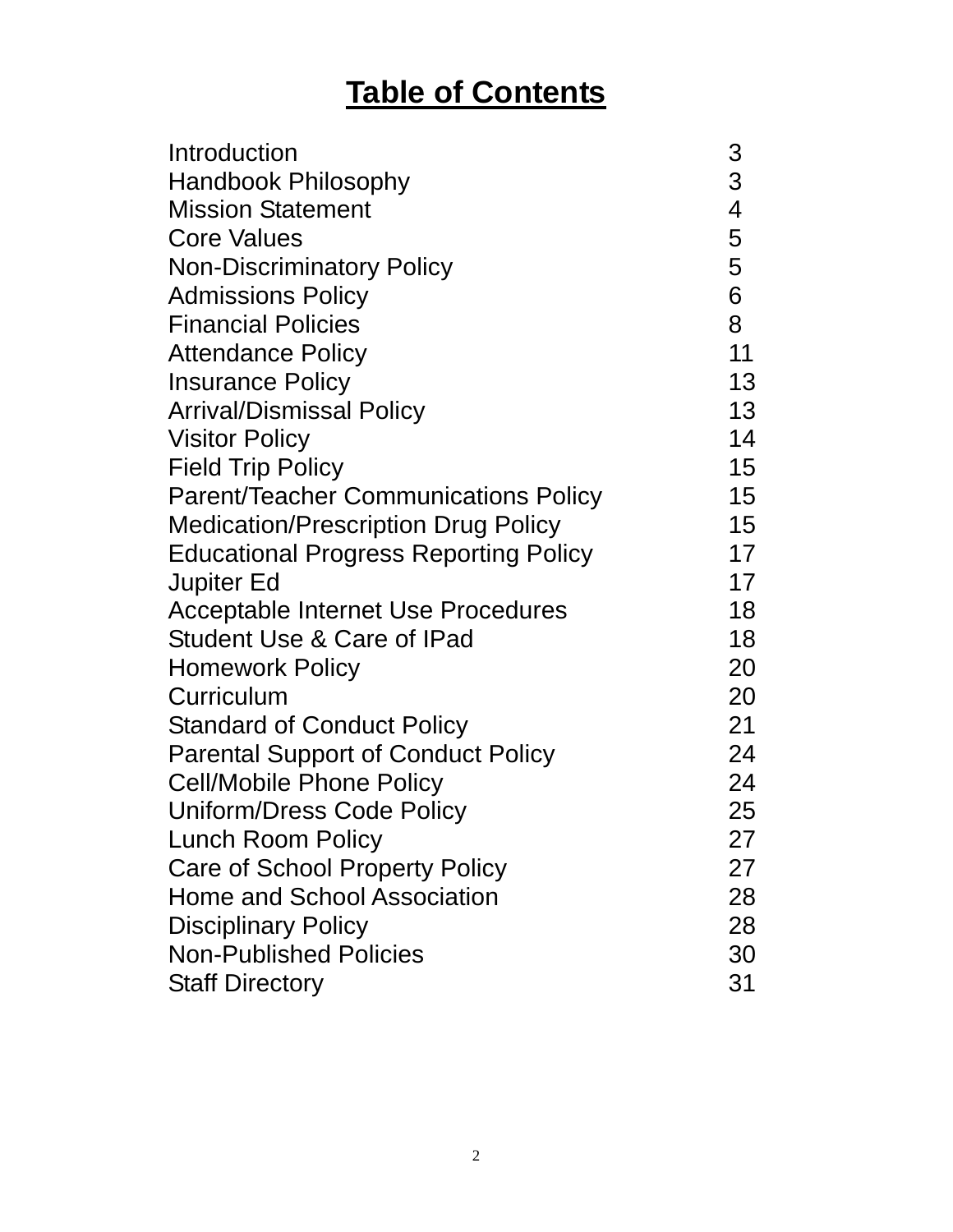## **INTRODUCTION**

Mayfair Christian School (MCS) was established in 1911, as the first Seventh-day Adventist School in the greater Akron, Ohio area. Since its inception the school has been a beacon of light providing quality Christian education to the communities of Akron, Barberton, and Canton, Ohio. In 1966, MCS moved to its current location in Uniontown, Ohio. MCS offers a country setting with a large, safe area for outdoor recreation.

Serving students in Kindergarten through Eighth grade, MCS provides a Christian-based educational curriculum. We have a low student-teacher ratio with professionally certified teachers. This low ratio affords more individualized attention and instruction to the students. In addition, our multi-grade classroom approach enhances and increases academic performance.

MCS is operated by the Seventh-day Adventist Church under the direction of the Ohio Conference of Seventh-day Adventists. As a member of the worldwide network of Seventh-day Adventist schools, colleges, and universities, we are able to offer our students the very best opportunities to develop academically, physically, spiritually, and socially. MCS is chartered by the Ohio State Board of Education and is fully accredited by the Ohio Conference Board of Education/North American Division (NAD) Commission of Accreditation for Seventh-day Adventists.

#### **HANDBOOK PHILOSOPHY**

School guidelines as outlined in this Handbook are set forth as the guideline to provide students with an atmosphere of safety and acceptance where learning and spiritual, mental, social, and physical growth can be experienced. Parents/guardians as well as all students are responsible for knowing and following this Handbook's policies, guidelines, and any amendments made during the school year. If a parent, guardian, or student needs clarification of any standard, policy, guideline or procedure, we will be glad to meet with them.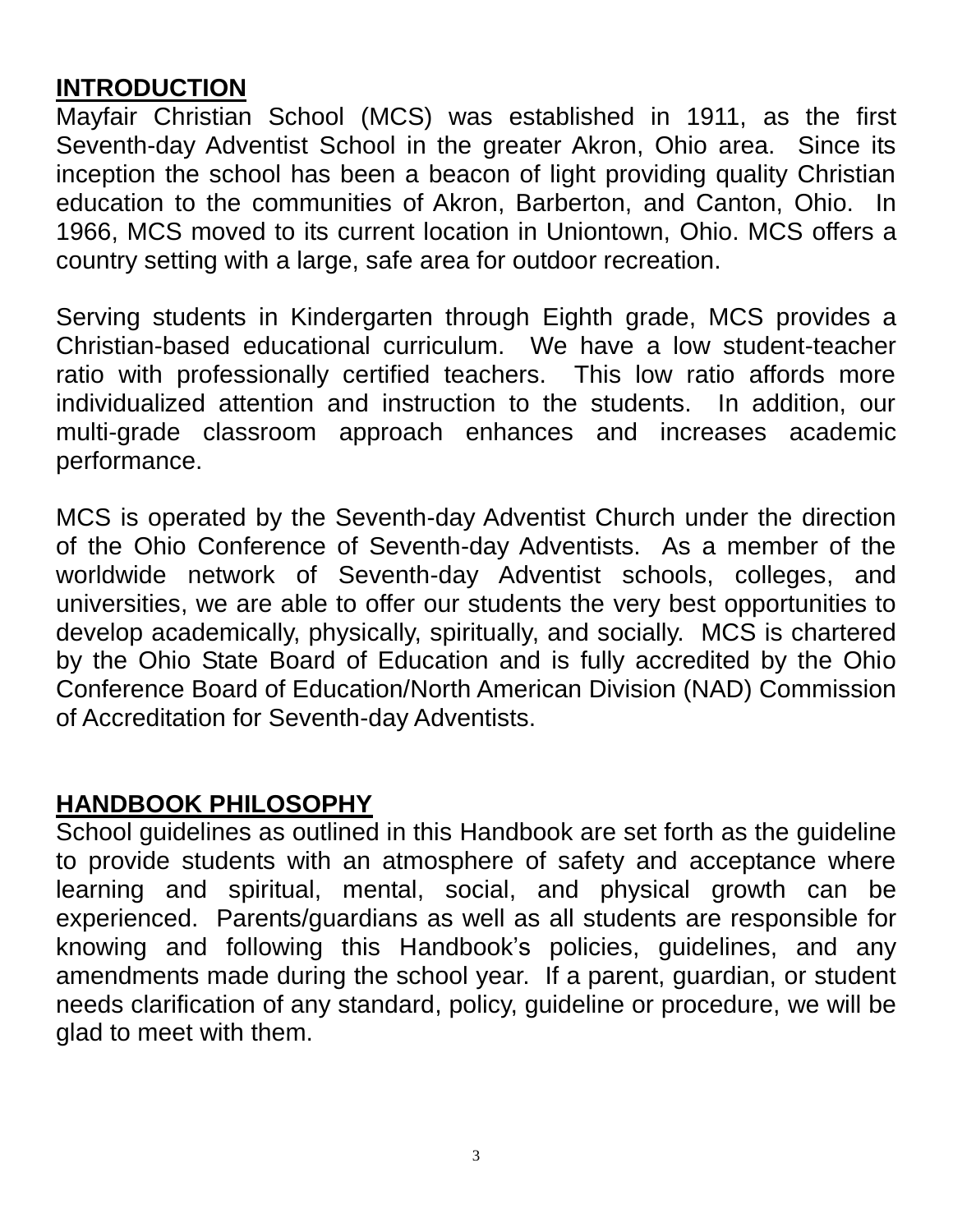#### **OUR MISSION**

Our mission is to learn, lead, and live for Jesus.

At MCS, we DO 6.

LEARN:

- From God's creation
- By applying rigorous standard
- NAD Standards
- CCS (common core standards)
- Through excellent teaching

LEAD:

- By learning key qualities from leaders in our homes, churches, community and the world
- By leading others inside and outside our school

LAUGH:

- Through positive relationships during work and play
- During hands-on experiences
- In cooperative learning opportunities

#### LEND A HAND:

- To our local community
- We serve at church, at school and at home
- We find ways to make the world a better place

## LIVE HEALTHY:

- By following the 8 Laws of Health
	- o Nutrition
	- o Exercise
	- o Water
	- o Sunshine
	- o Temperance
	- o Fresh Air
	- o Rest
	- o Trust in God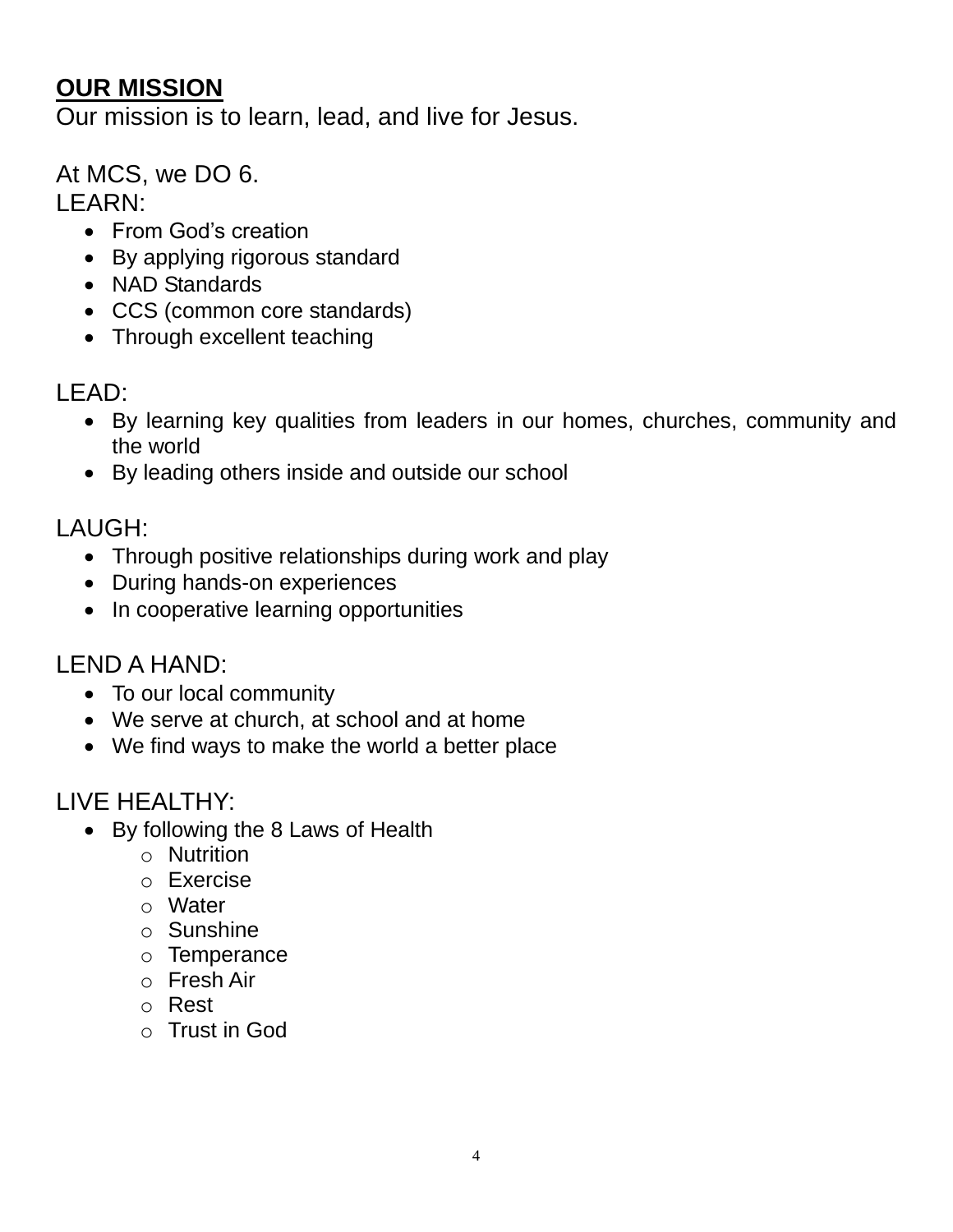LOVE JESUS:

- Through daily encounters with Him and His Word
- Through sharing our faith with our classmates and others
- Through helping those in need

## **CORE VALUES**

- 1. We believe that every individual's value comes from God. A relationship with Jesus is the foundation from which we build a Christcentered, spiritual environment.
- 2. We believe in the importance of academics provided through exceptional Christian curriculum, high quality technology, and dedicated certified teachers.
- 3. We believe in development of the character and health of the whole person: physical, spiritual, mental, and social.
- 4. We believe in providing a safe learning environment that embraces diversity and connects with home, school, and church.
- 5. We believe in developing effective leaders through service in our classes and our community.

As directed by God in Isaiah 54:13, our educational goal is to ascertain that *"All thy children shall be taught of the Lord."*

## **NON-DISCRIMINATORY POLICY**

MCS maintains a policy of non-discrimination with regard to race, religion, gender, and ethnic or national origin. Admission is based solely on the candidate's desire to attend, conformity with the school standards and regulations, and the school's ability to meet the educational needs of the student. No discrimination is made regarding race, gender, ethnic/national origin in the administration of educational policies, application for admission, scholarship or loan programs, athletic or extracurricular programs, or with respect to the employment of faculty and/or administrative staff.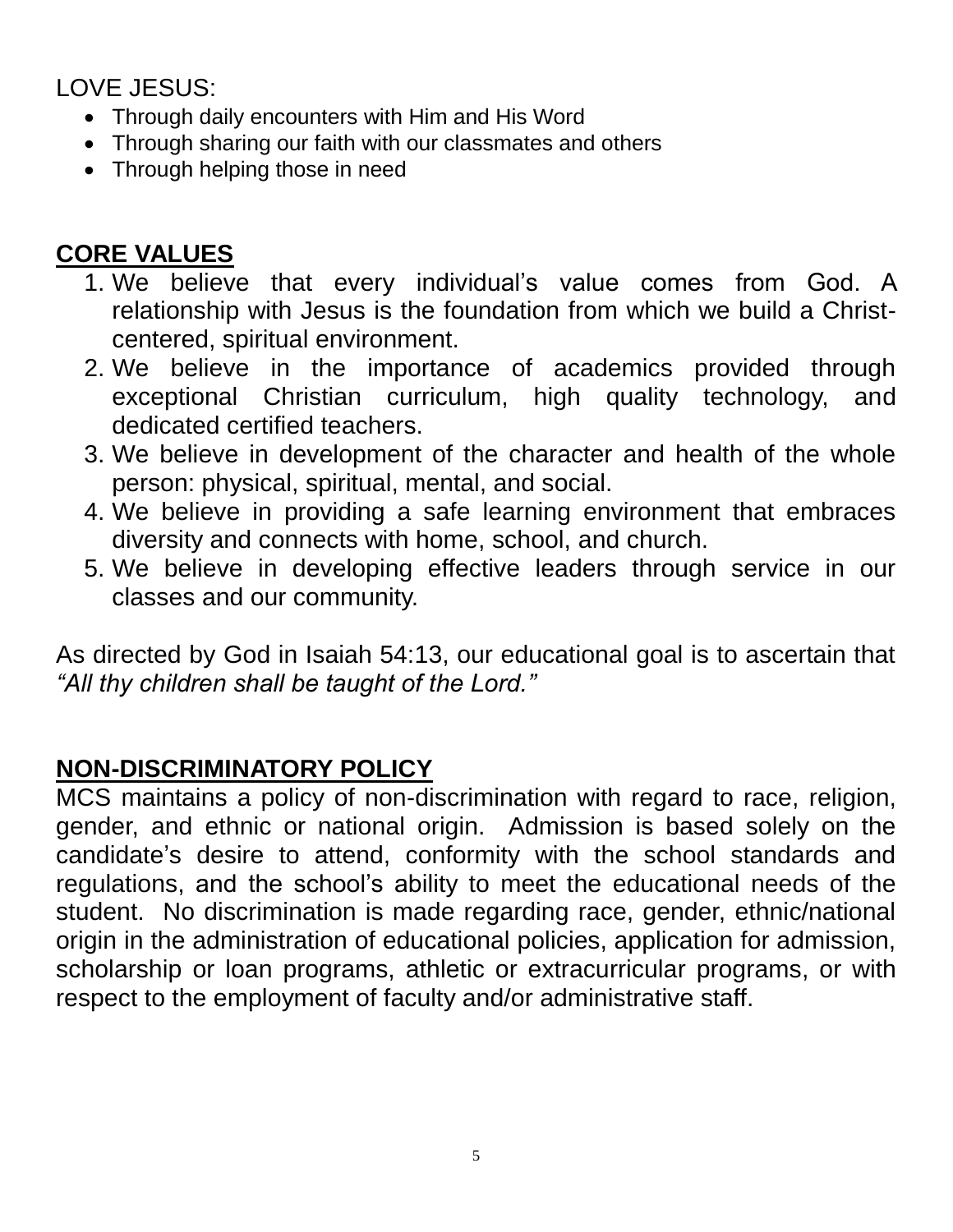## **ADMISSIONS POLICY**

MCS welcomes all students who have an interest in Christian education and whose attitude and conduct is in harmony with the school standards and policies as outlined in this handbook. MCS was established to provide education for children in grades K to 8. The school welcomes children with all levels of learning, including those gifted and those with disabilities that will not interfere with the learning processes of the classroom. If the school deems that it cannot meet the needs of children with behavioral or physical disabilities, the administration will advise the parents to seek counsel concerning educational alternatives. The Academic Committee will evaluate each situation on an individual basis.

## *Admissions and Re-admissions:*

- \* All new admissions and re-admissions are subject to the approval of the School Board.
- \* Students entering Kindergarten must be 5 years old by September 30 of the year they enroll. Students entering First Grade must be 6 years old by September 30 of the year they enroll. In some cases it may be better to wait until the child is a year older before enrolling him/her in school so the necessary maturity and motor skills have been developed properly.
- \* All new students are required to provide a copy of their birth certificate.
- \* Any student transferring from another school must provide a report card, transfer card, and any testing information from the previous school. Transfer students may not be permanently assigned to a grade level until all such necessary records have been received.
- \* Any student completing the year at MCS may consider themselves accepted for the next school year provided there were no serious discipline matters and the student's account is paid in full. Each student must also have submitted all registration forms, and the registration fee to the office.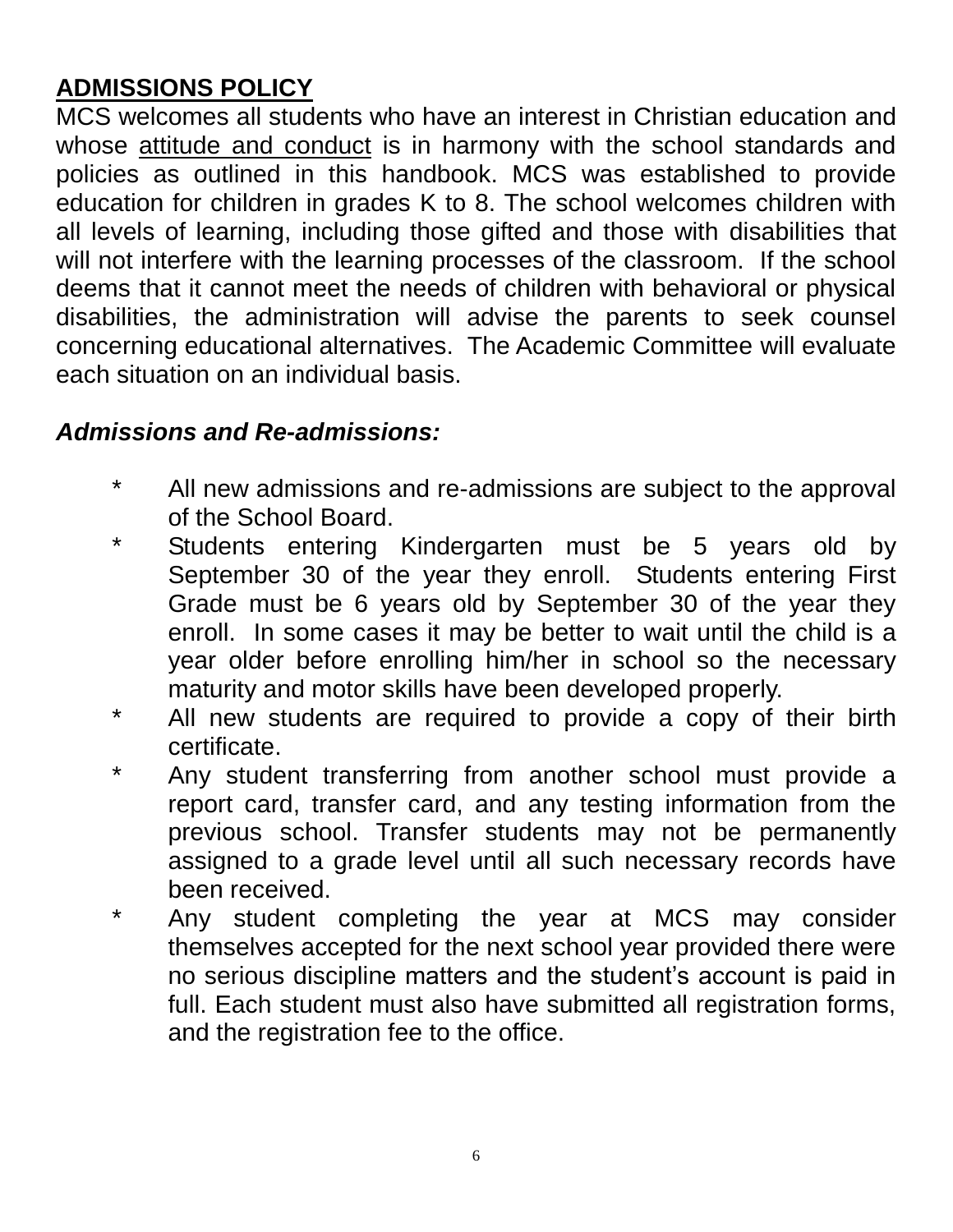## *New Student Enrollment Policy:*

In order to ensure that all students are maximizing their experience at MCS so they can grow physically, spiritually, emotionally, and academically, we need to establish simple guidelines for new student acceptance. The rules are as follows:

- 1. The administrative team will obtain and review records, which will encompass grades, attendance, behavior reports, and acceptable test results.
- 2. Students and parents must complete a questionnaire and interview with the principal to share their interests to attend our school.
- 3. Parents must complete the required application packet in its entirety.

## *Return Student Enrollment Policy:*

To ensure that our students are growing academically, spiritually, and emotionally, we have put into place a simple policy that will be considered upon return each year, until the student graduates or withdraws from MCS.

- 1. Regular attendance is required each year.
	- Excused absences will be considered as outlined in our handbook.
- 2. Academic efforts are also required while attending MCS. This includes but is not limited to:
	- Maintaining a GPA of 2.0
	- Active enrollment in scheduled school sponsored tutoring sessions.
	- Probation will be enforced for those who want to attend MCS and have not maintained a positive GPA.
- 3. Behavior is appropriate in accordance with MCS handbook.
- 4. Tuition and/or fees are paid in full or a plan is in place to remedy any back debts.

New students and students entering kindergarten, first, fourth, and seventh grades are required to have the following:

- \* Physical exam along with a signed Physician Examination Form; and
- \* Current/up-to-date immunization record (including, but not limited to: Diphtheria, Tetanus, Pertussis (DTP), Polio, Mumps, Measles,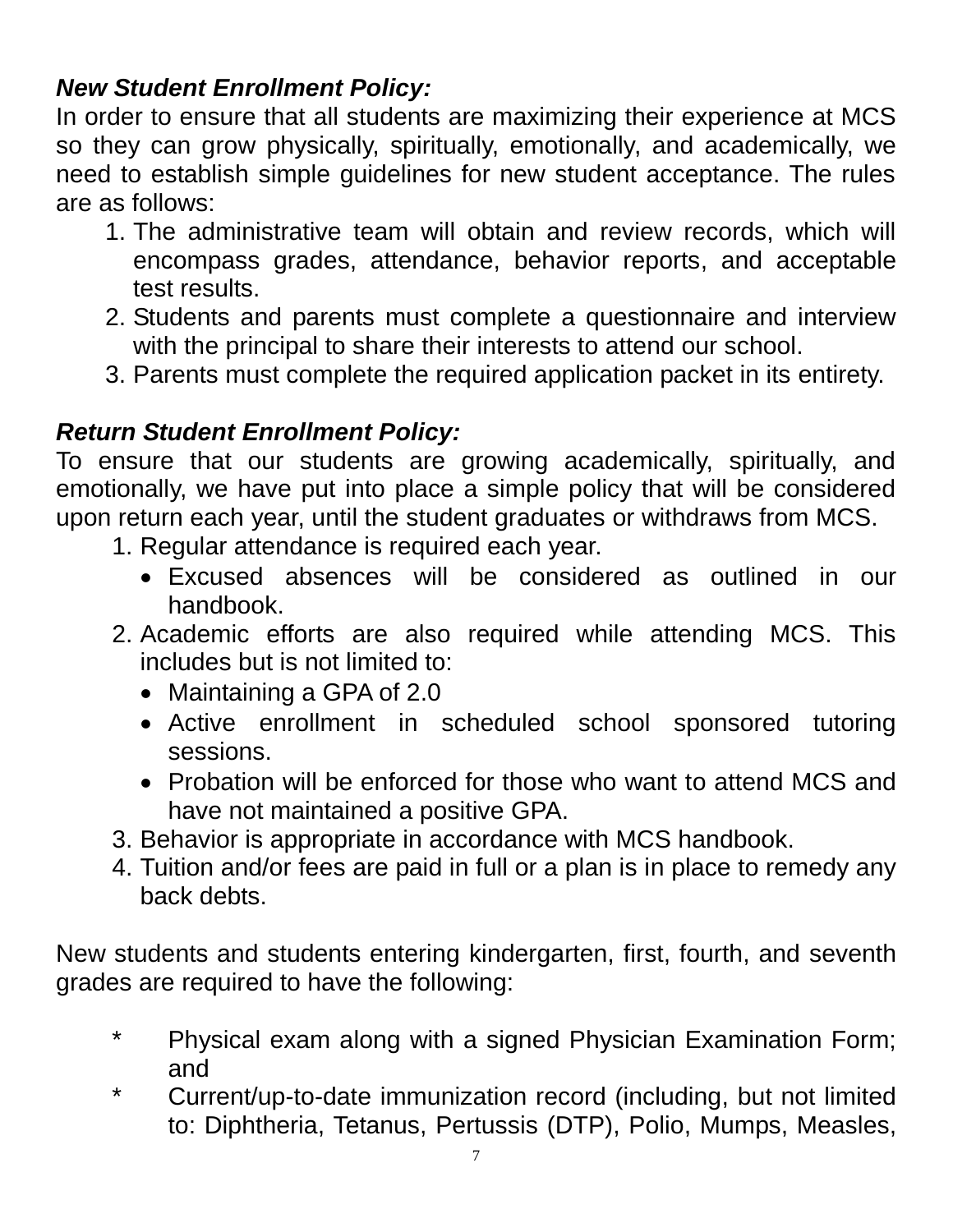Rubella (MMR), Hepatitis B, and Vercelli).

Students applying to attend MCS pledge to willingly observe all regulations and policies and to uphold the Christian principles upon which the school is founded. Students will perform all class work and homework assigned in connection with the educational experience. Parents/guardians desirous of enrolling their child/children at MCS shall make their personal commitment to support and uphold the school, its mission, and principles as stated in this handbook.

MCS reserves the right to refuse admittance to any student who it feels is unlikely to operate in harmony with the goals and standards of the school or who would encourage others to do so. A student may be expelled for the same reasons. Before such action is taken, every effort will be made to set before the parents/guardians and student the concerns of the school and to find a way to encourage the student to correct his/her behavior/attitude so attendance may continue at MCS.

## **FINANCIAL POLICIES**

#### *Financial Assistance:*

It is the desire of MCS to work together with every committed family to place quality Christian education within their grasp. It is the responsibility of each student's parents/guardians to share in the financial responsibility of sending their child to MCS. A limited amount of financial assistance may be available to lower-income families.

Limited financial assistance may be available from several sources. Because of the limited amount of funds available, a timely application for assistance is important. Applications are processed on a first come, first served basis. Priority will be given to students already attending MCS. The financial need of the family and availability of funds are taken into consideration.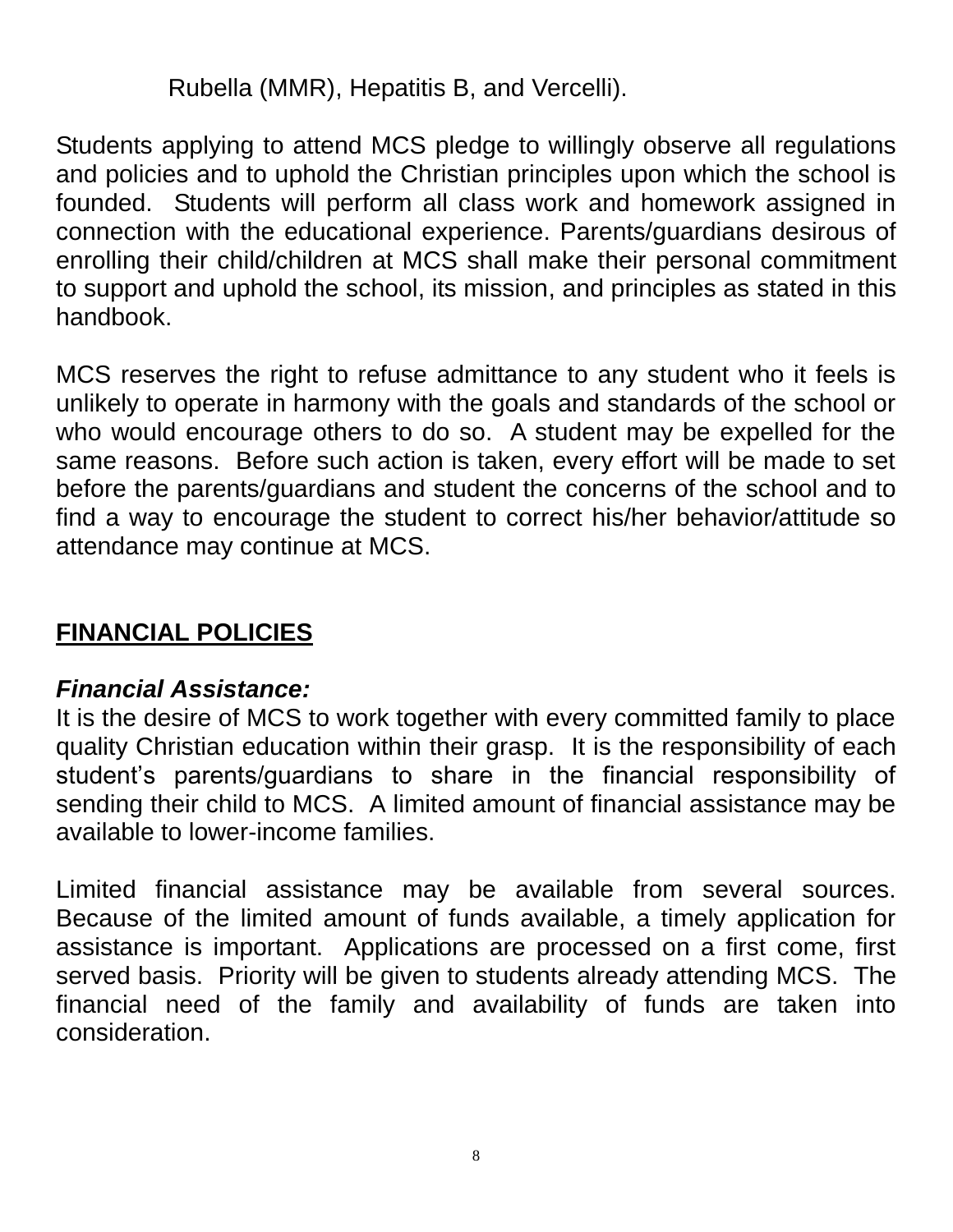#### *Procedures for Financial Aid:*

Families may apply for financial aid through a church and/or MCS.

- 1. Families who are members of the Akron First Seventh-day Adventist Church may request a church financial aid application. It should then be submitted to the church office.
- 2. Families who are members of another Seventh-day Adventist church will need to contact that church to find out what their process is for applying for financial aid.
- 3. Families who are not members of a Seventh-day Adventist church may request a MCS financial aid application, which will be submitted to the school's Finance Committee. The financial aid application should be filled out as completely as possible and include a copy of the income tax return as applicable.

Approved financial assistance funds will be credited to the account on a monthly basis. **The balance of the account is the responsibility of the parents/guardians.** If the parents/guardians' monthly agreed-upon payments are not kept current, the same **past due procedures** outlined below will be followed. Failure of the parents/guardians to pay the past due amount in full or set up a new payment plan will result in the matter being brought to the school board, which could result in dismissal of the student. The MCS Board will handle each situation on a case by case basis.

Additionally, MCS is a participant of the Ohio EdChoice Scholarship Program. Under this program, state grants for tuition are offered to families who meet certain criteria. These grants do not cover miscellaneous student expenses, which are the responsibility of the parents/guardians. The application process begins in February of each year. Please contact the school's Administrative Office for further information and an application packet.

#### *Tuition Payment Agreement:*

Each student/family must have an approved financial plan, and each parent/guardian is required to complete and sign a Tuition Payment Agreement before his/her child/children can start school each year.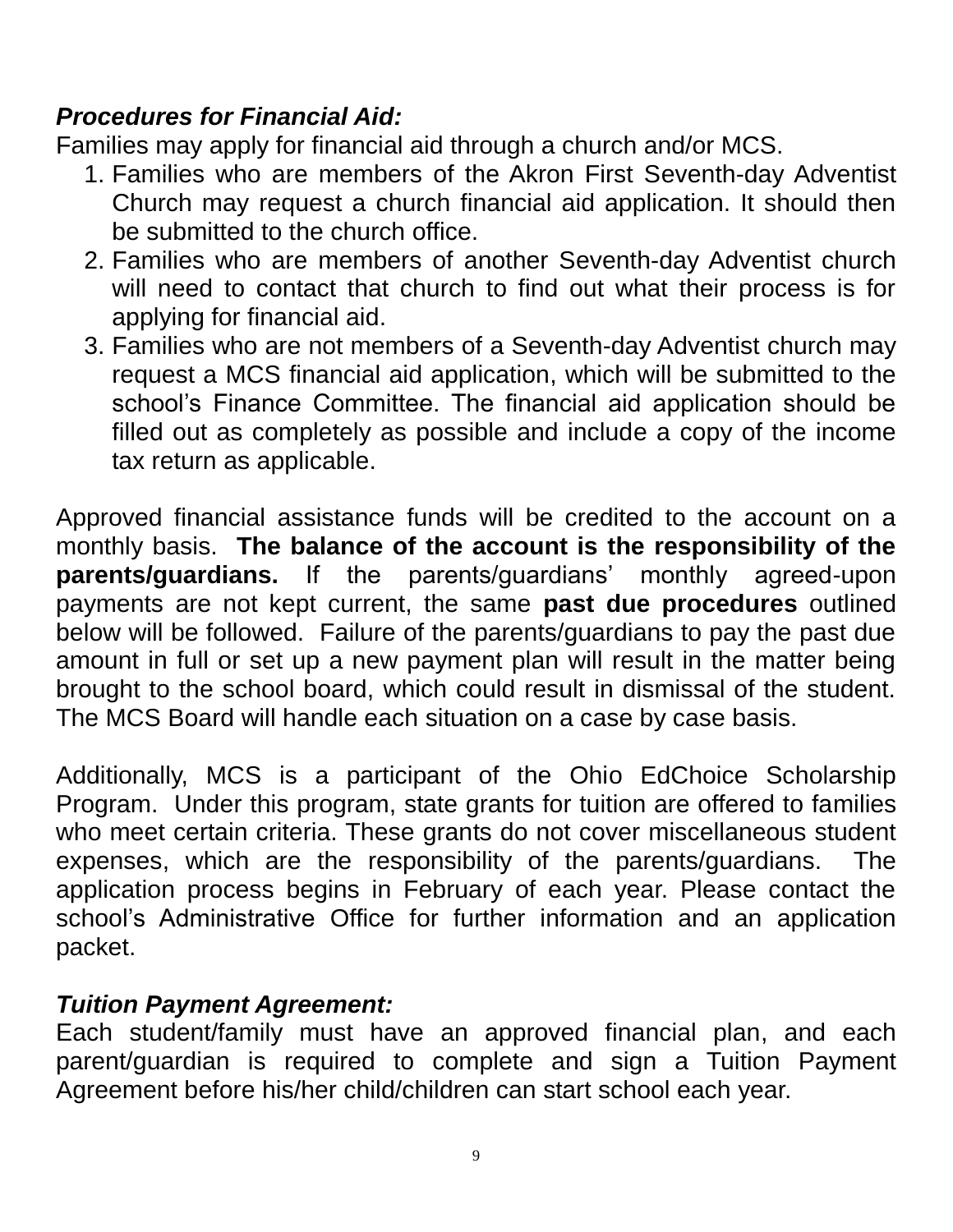#### *Discounts:*

A discount of 5% will be credited to families who pay the full semester's tuition on or before the opening day of school. A discount of 10% will be credited to families who pay the full year's tuition on or before the opening day of school.

#### *Tuition Reduction Structure:*

Families living in the same household and who have two or more of their children attending MCS will receive a discounted tuition rate. Full tuition will be charged for the child enrolled in the highest grade. The second and subsequent students in the family attending MCS will receive a \$10 per month tuition reduction.

## *Past Due Procedures:*

If a student's account becomes past due, the following procedure will occur:

- Anticipating that a student's account may become thirty days past due, it is the parents/guardians' responsibility to contact the school treasurer and suggest suitable financial arrangements. These arrangements will be considered by the MCS Finance Committee. The treasurer will communicate the decision of the Finance Committee to the parents/guardians.
- If a student's account is thirty days or more past due**,** the parents/guardians will receive a reminder notice.
- If an account becomes sixty days delinquent and if the parents/guardians have not made suitable financial arrangements with the treasurer or principal, the parents/guardians will receive a notice that the student will be suspended from school on a given date. Failure of the parents/guardians to set up a new payment plan or pay the past due amount in full will result in the matter being brought to the School Board, which could result in dismissal of the student. The MCS Board will handle each situation on a case by case basis.

## *Outstanding Balances:*

Students cannot register for the upcoming school year or start school in the fall until their accounts are paid in full. Additionally, if a student transfers to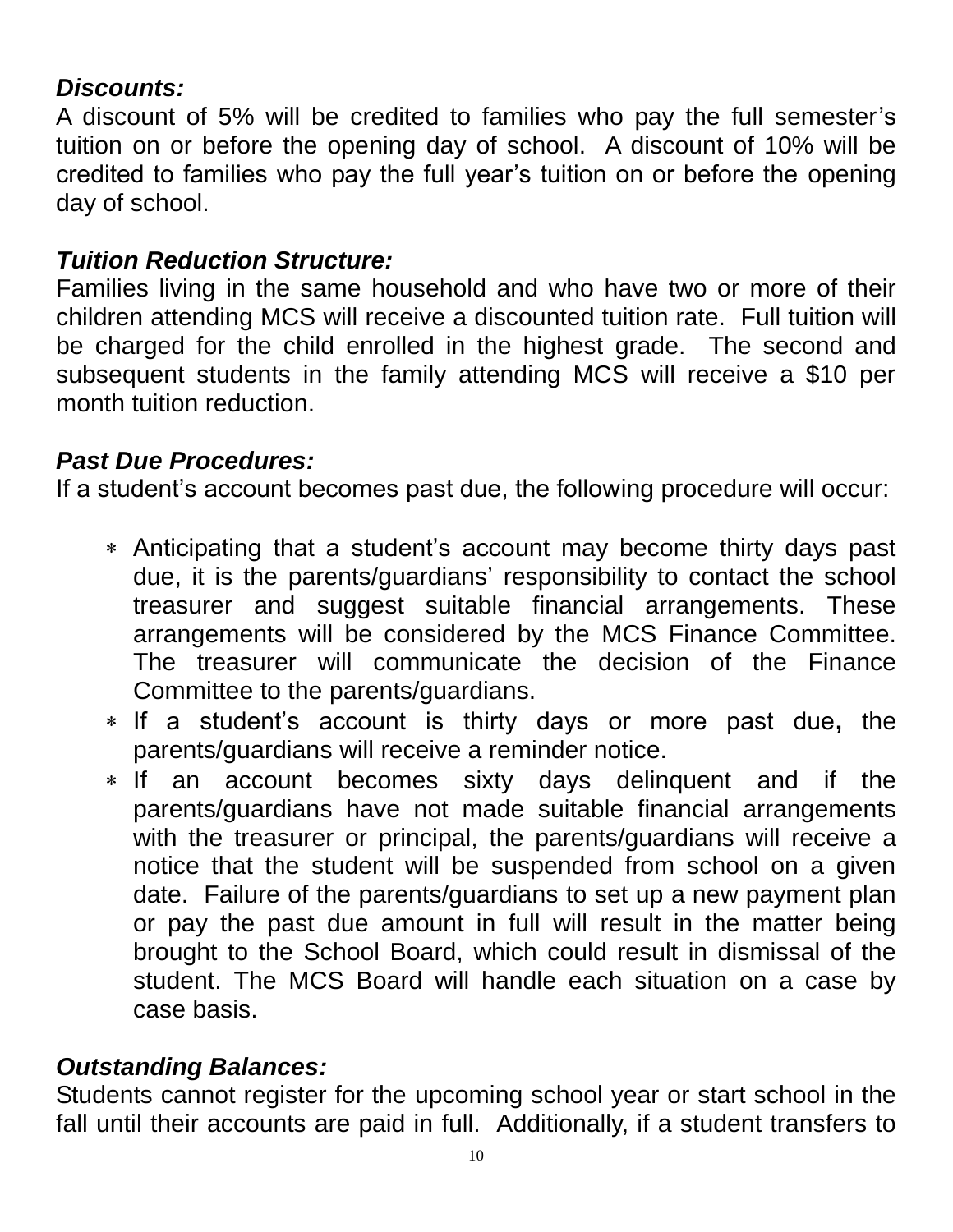another school during the school year, his/her records will not be released until the account is paid in full. Furthermore, year-end report cards and/or diplomas will not be released until the account is paid in full.

Parents/guardians must pay their children's accounts or make satisfactory arrangements before their children may begin another semester. Parents/guardians who owe on an account in one Adventist school will not be accepted by another Adventist school until the account is paid or the parents/guardians have made satisfactory arrangements with the former school [per CUC Education Code, June 2009].

## *Tuition Refund:*

If a family pays tuition in advance and removes the student from school during the school year, any tuition paid in advance of the current month will be reimbursed less any unpaid fees.

#### *Financial Aid Overpayment:*

At the end of the school year, if a student's account has a credit balance due to receiving financial aid, the overpayment may be reimbursed to the providing entity or, upon approval by the providing entity, remain on the student's account only to be used for tuition for the next school year.

## **ATTENDANCE POLICY**

In accordance with Ohio state laws, school absences or tardiness must be approved and excused by the school principal. Regulations dictate that a student must be in school 85% of the school year to receive credit for attendance. Absences in excess of the limit may result in significant grade reduction.

Absences/tardies are excused for the following circumstances:

- *Illness or injury of the child***:** The parent/guardian must provide documentation when the child returns to school. Any absence of the child which exceeds three days from school must be certified in writing by a physician or appropriate health professional.
- *Illness in the family necessitating the presence of the child:* The parent/guardian must provide documentation stating the nature of the illness and the circumstances which require the presence of the child.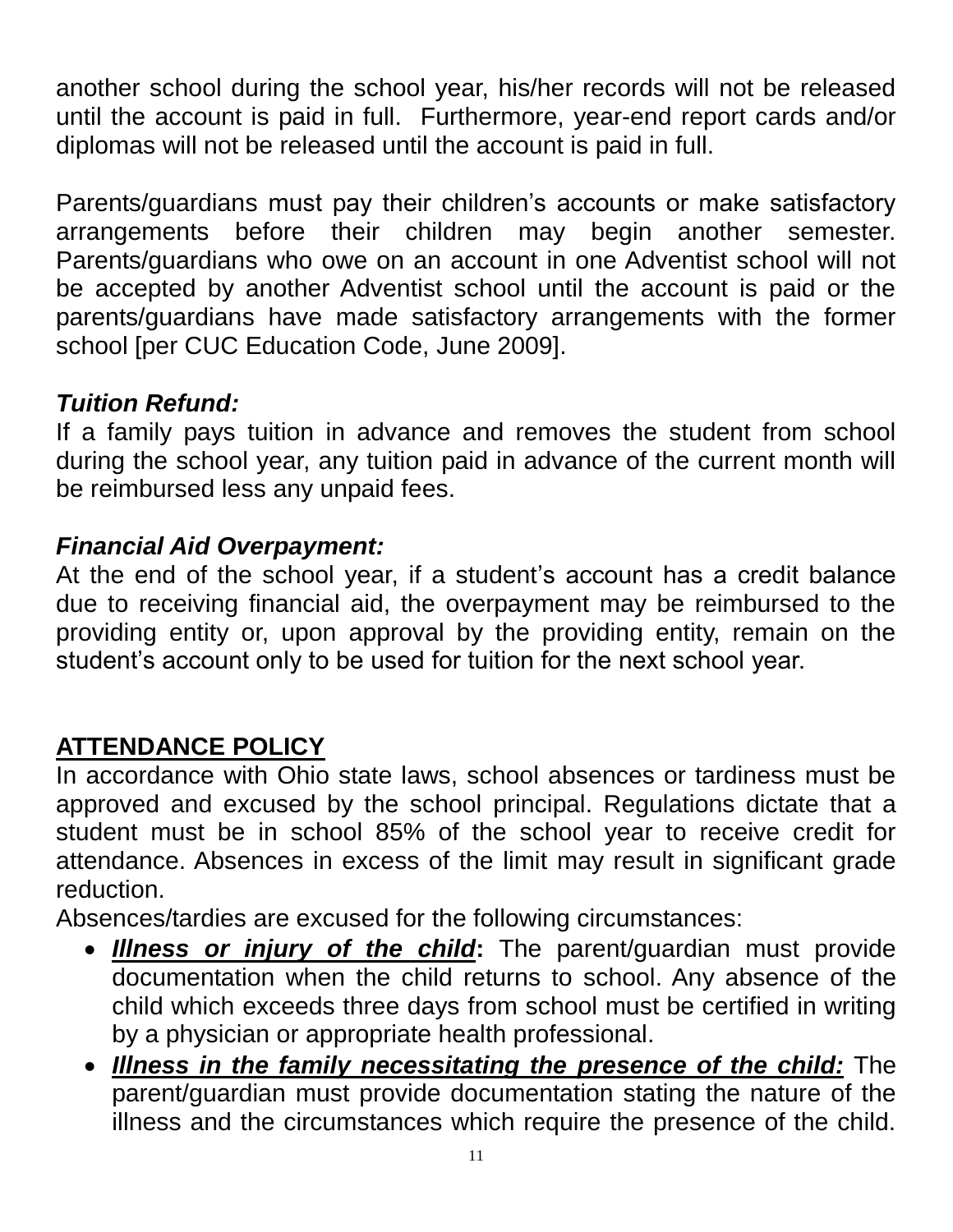Any such absence which exceeds three days absent from school must be certified in writing by a physician or appropriate health professional.

- *Quarantine of the home:* The absence of a child from school under this condition is limited to the length of quarantine as determined and certified in writing by the proper health professionals.
- *Death of a relative:* The absence arising from this circumstance is limited to a period of three days and must be documented in writing by the parent/guardian of the student when the child returns to school.
- *Medical or dental appointment:* The parent/guardian must provide documentation to the school. A written statement from the physician or dentist is required when the child returns to school.
- *Observance of religious holidays:* A child shall be excused for absences for the purpose of observing a religious holiday consistent with his/her truly held religious beliefs. The parent/guardian must provide documentation to the school detailing dates of all absences.
- *College/academy visitation:* The parent/guardian must provide documentation from the academy, college or university verifying the date and time of visitation.
- *Emergency circumstances:* The parent/guardian must provide documentation to the school detailing the emergency circumstances. Any absence for this reason in excess of three days must be approved by the principal.
- *Planned School Absence***:** The parent/guardian must provide a written/formal notice to the school principal a minimum of two weeks for any extended time beyond two days. Planned absences less than two days require a 1 day written notification. Approval will be based primarily on student's academic record and is at the discretion of the teacher and principal. (Note: this excludes absence(s) for early vacations that are not deemed educational.) Students receiving approval for planned absences are required to make every effort to complete in advance any school work that will be missed.

## *Student Appointment Procedures*

In order to maintain a consistent learning experience for our students, it is requested that, as much as possible, all medical/dental/optical/therapy, etc. appointments be made so as not to interfere with the hours of the school day. Parents/guardians removing students from the school for such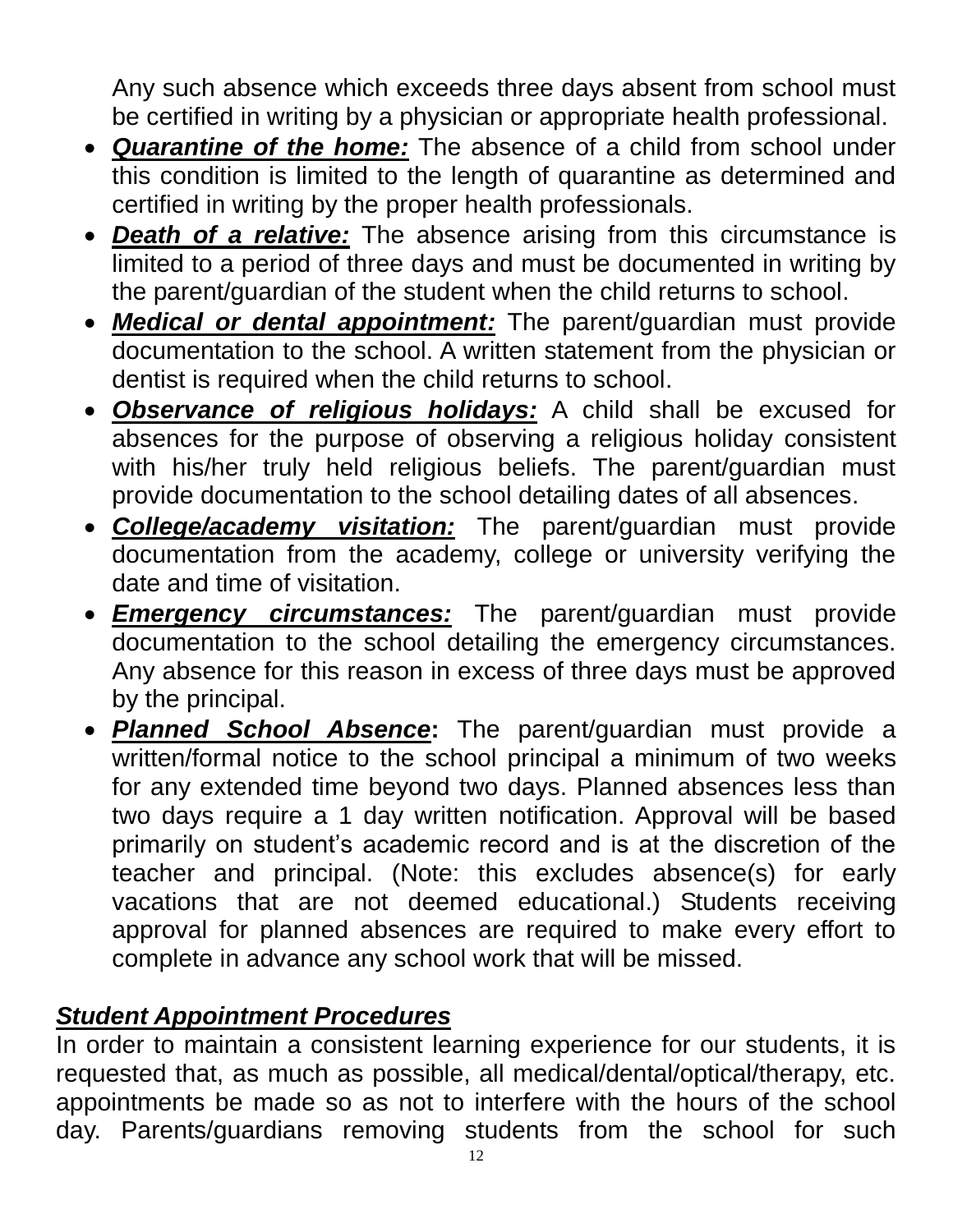appointments must sign in/out on the roster at the Administration Office.

*Make-up Work* is the responsibility of the student. Students are required to arrange for make-up quizzes, tests, and any homework or class work that was missed due to an excused and/or planned absence. Students with excused absences of less than a week have the same number of days to make-up missing work, tests, or quizzes.

*An Unexcused Absence* is an absence for any reason not listed above or not accounted for by the parents/guardians.

**Please don't send your child to school if he/she is ill.** This only makes the school environment less safe for the other students. Sick children should stay home until they are well and no longer pose a threat of infection to their classmates. Any child who is seriously ill (fever, contagious, etc.) will be sent home. Parents/guardians must call the day of and students are required to bring a written excuse from a parent/guardian the day following an absence.

#### **INSURANCE POLICY**

School insurance is furnished to each student as part of their tuition fees. This insurance covers the student while on school property and under school supervision (such as field trips). It also covers the student when traveling to and from school. Please note; however, this is *supplemental insurance coverage* and does not take precedence over the child's personal insurance, your own insurance, or insurance provided by the parents/guardians' employer.

#### **ARRIVAL/DISMISSAL POLICY**

*School Hours:* **Monday - Thursday 8:30 am – 3:15 pm Friday 8:30 am – 1:30 pm** Parents/guardians are encouraged to bring students to school 10 minutes early. Students should be picked up from school within 15 minutes of

dismissal. If a student needs to be dropped off earlier or picked up later, we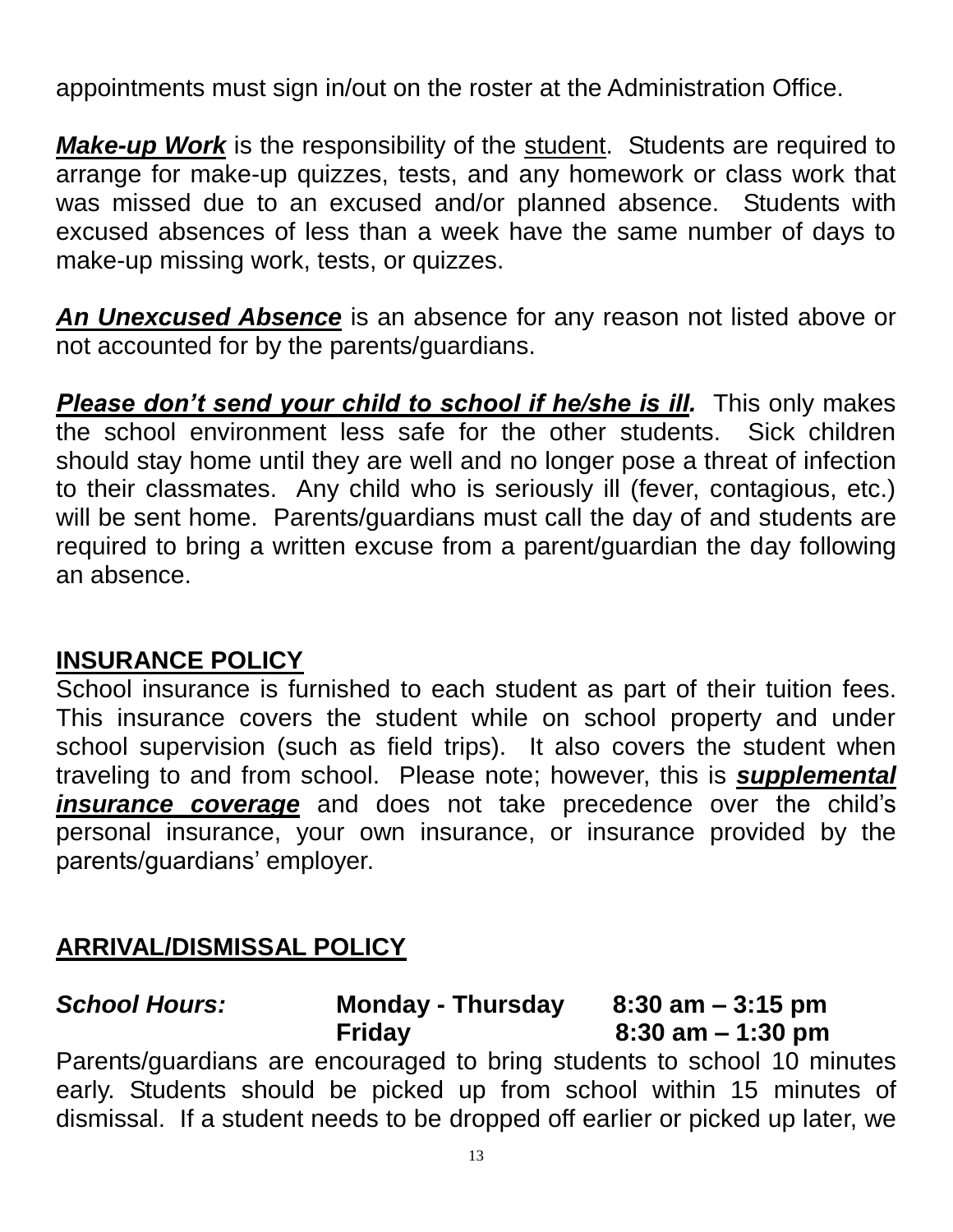ask that you make prior arrangements with the school.

Teachers and/or office staff should be informed of any changes to normal transportation arrangements by calling or emailing the office or sending a written note with the student. It is not the responsibility of students to inform the school of transportation changes.

Students may only leave with those individuals listed on their designated driving list. Your cooperation regarding appropriate arrangements for the transport of your child/children to and from the school is necessary.

#### *Busing information*

Busing is available to students from the Akron area. It is the parents' responsibility to apply for busing through the Akron Public Schools Transportation department. All bus rules will be enforced by the school. The school and the bus company work together on discipline issues. If any disciplinary issues arise the bus company or the principal has the right to suspend the student from riding the bus.

#### *School Closings Procedures*

If the school is closed for any reason other than a regularly scheduled holiday or vacation, such as inclement weather, the announcement of closing may be seen on TV channels 3, 5, 8 and 19. A One Call Now text message will also be sent to all parents and may be seen on our Facebook page (https:// facebook.com/mayfairchristianschool/).

## **VISITOR POLICY**

Parents/guardians are always welcome at MCS. All visitors must first report to the Administration Office prior to visiting the classroom(s), and then sign out when they leave. For the safety of our students it is requested that classroom visits be arranged in advance to avoid confusion and to make the visits profitable to students, staff, and parents.

If deemed necessary for the safety of our school and the effectiveness of our program, we reserve the right to request that a visitor leave the premises.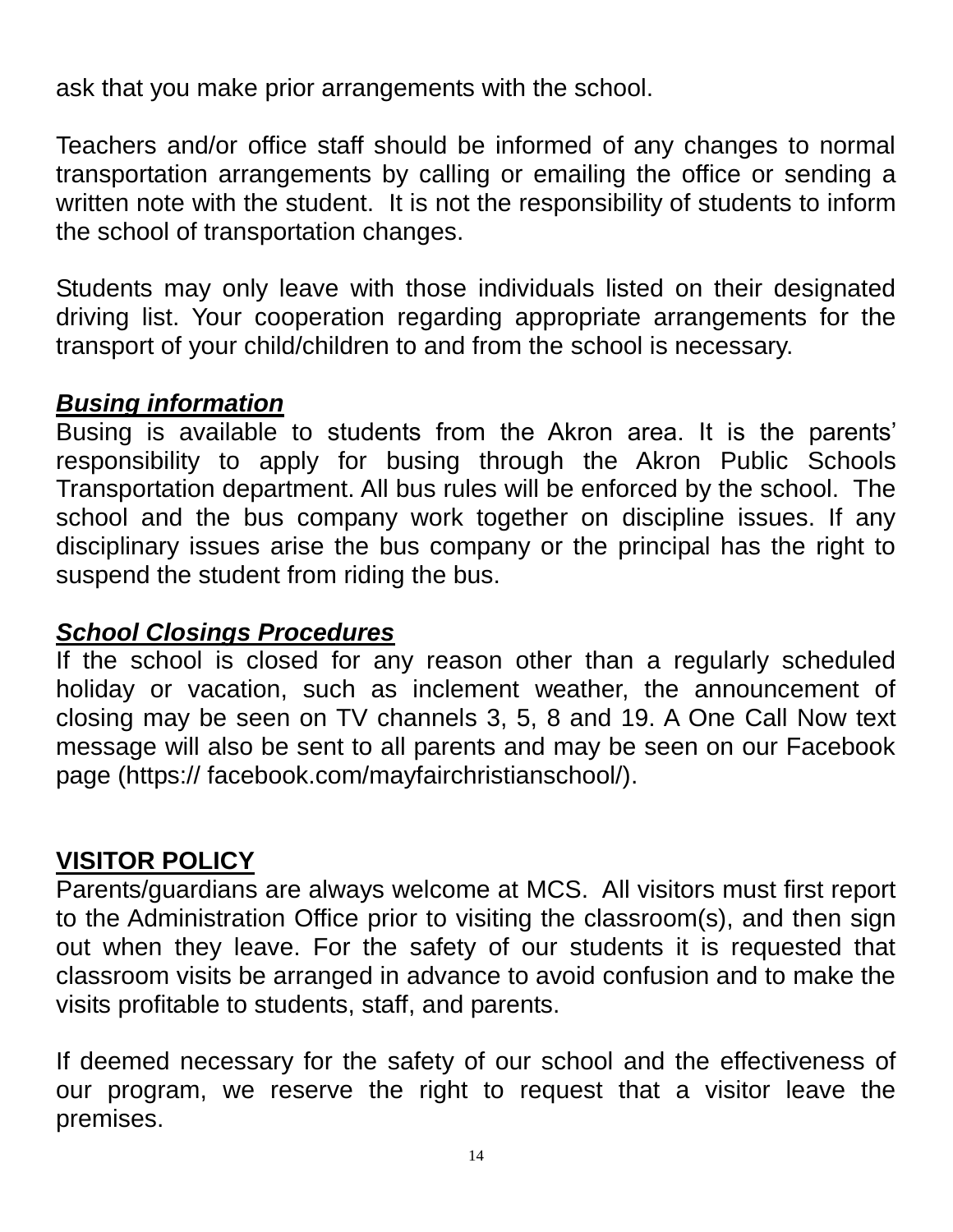## **FIELD TRIP POLICY**

As part of a well-rounded educational experience, classroom teachers and/or school administration plan for field trips for the students with specific goals in mind. All members of the organization or class sponsoring such a field trip are expected to participate just as they would for a regular classroom activity. Field trip permission slips and medical treatment/authorization release forms must be on file prior to a field trip departure. School dress code guidelines and all other school policies apply to school field trips and/or other school related/sponsored activities.

#### **PARENT-TEACHER COMMUNICATIONS POLICY**

The teachers and administration at MCS recognize the responsibility of effective communication between the school and the home. With this in mind, there are two formal Parent-Teacher Conferences scheduled during the school year to discuss student progress as well as any other teacher and/or parental concerns.

Additionally, teachers may call, write, or email parents/guardians to communicate a concern/problem or to express exceptional achievement. Parents/guardians are encouraged to communicate regularly with their child's teacher(s) regarding their progress.

## **MEDICATION/PRESCRIPTION DRUG POLICY**

MCS has adopted a policy which permits designated school personnel to administer prescribed medication (per state law) as indicated by a licensed physician or dentist. If at all possible, all student medications should be given at home. Parents/guardians may also come to the school to administer medication to their child as needed. If neither alternative is possible, and the health/welfare of other students is not affected, designated school staff will administer medicines when parents have made the request in writing and the written prescription and/or note from the doctor is on file in the office. This applies to prescription and/or non-prescription medicines. Parents/guardians are required to complete and have on file in the office the *Permit for Dispensing Prescription/Non-Prescription Medication to*  **Students Form** which permits school staff to administer medications.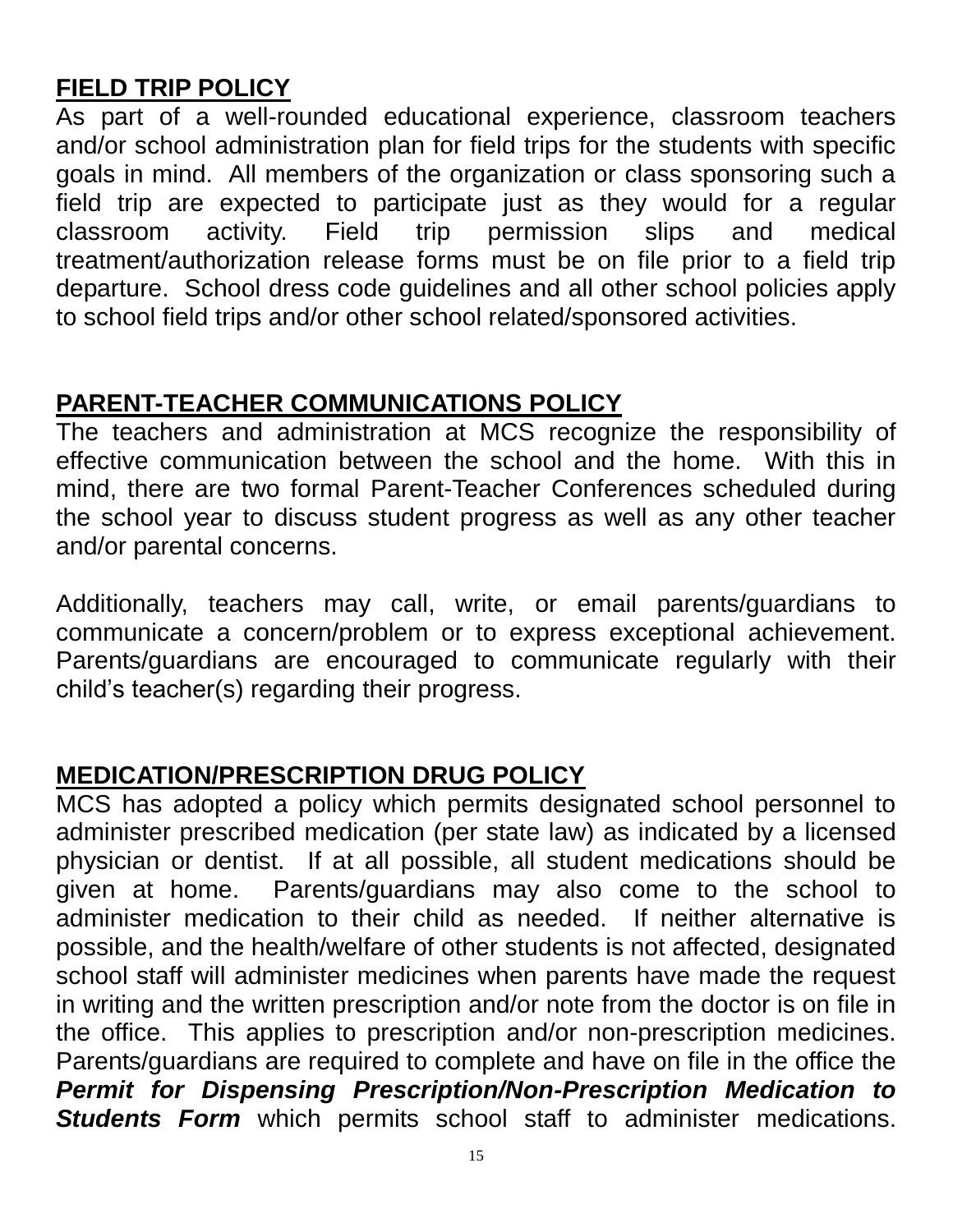Medications will be given by school personnel in accordance with the following guidelines:

- \* Person(s) appointed by the principal shall supervise the secure and proper storage and dispensation of medication(s).
- \* All medications administered at the school must be received in the original container in which they were dispensed by the prescribing physician/licensed pharmacist or, in the case of nonprescription medicine, the school must receive the original container.
- \* *Written permission* from the parent/guardian of the student must be received by the school requesting the school comply with the physician's order. This written permission must be retained by the Administrative Office. If for any reason there is a change in the medication, the parent/guardian or other person having care/charge of the student must submit a revised statement to the office.
- \* No employee of the school and authorized by the principal to administer prescribed and/or non-prescription medications to a student, as per a written permit for dispensing same, shall be liable for any civil damages in administering or failing to administer the medication unless he/she acts in a manner that constitutes "gross negligence or reckless misconduct."
- \* MCS shall not require an employee to administer medication(s) to a student if the employee objects on the basis of religious convictions.

In cases where the prescribing physician and the parents/guardians permit the student to self-medicate, the medication is to be kept in the school office and the medication administration form must still be completed and submitted to the school. Such medication must be administered by the student in the office in the presence of designated school personnel and will not be permitted anywhere else on the campus or while riding the bus.

All prescription and/or non-prescription medications must be in their original containers and under no circumstance may these medications be shared with another student.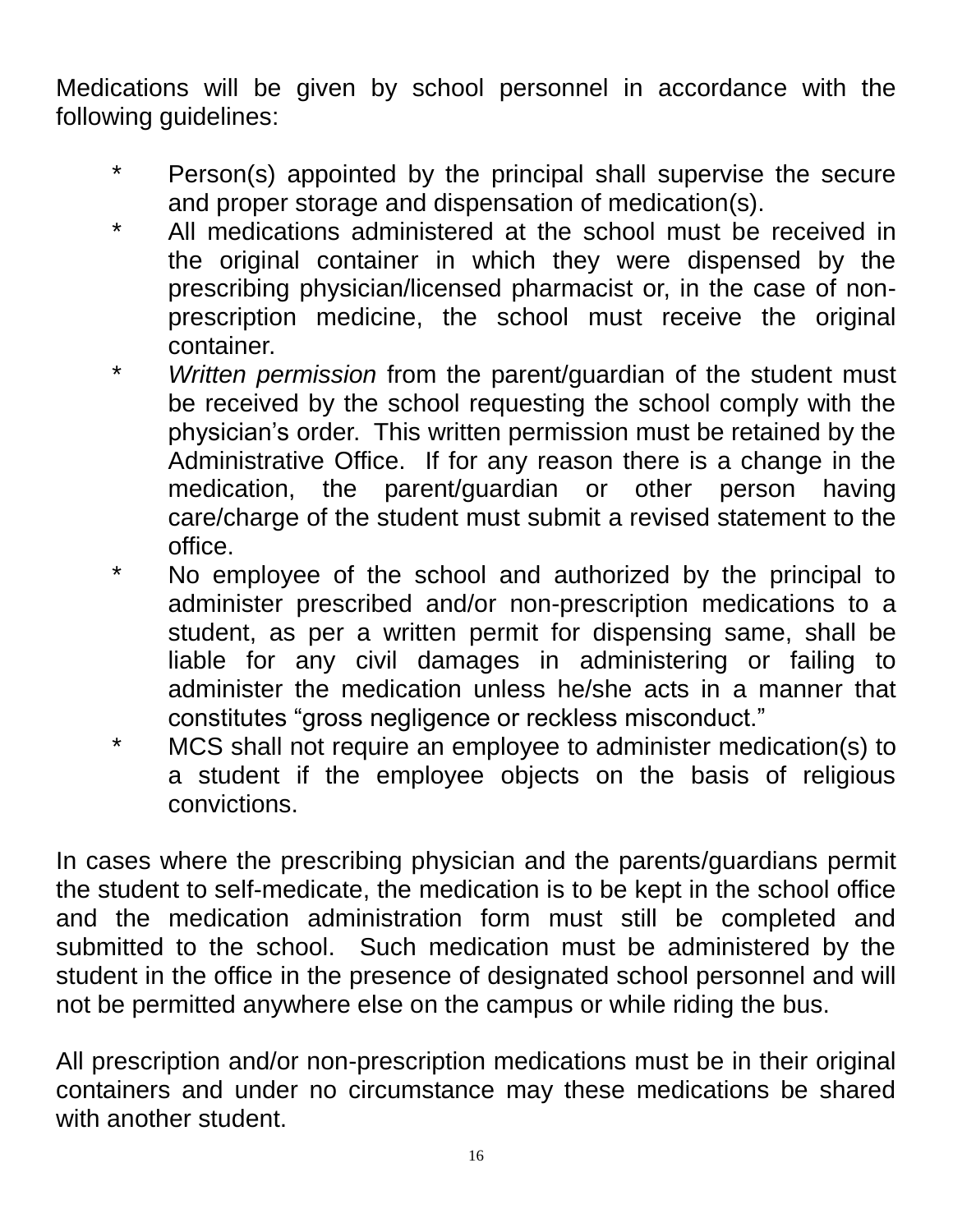## **EDUCATIONAL PROGRESS REPORTING POLICY**

Grading System: Progress reports are issued four times a year at nine week intervals.

- \* Kindergarten uses the following Grading System:
	- I (Independent), P (Progressing) or NT (Needs Time)
- \* First-Second grades: E (excellent), S (satisfactory), N (needs improvement)
- \* Third-Eighth grades use the traditional A, B, C, D, and F Grading System

Interim grade reports are sent to parents/guardians if performance falls below average so parents are able to review information with students/teachers. Parent/Teacher Conferences are scheduled at the end of the first and third grading periods. Parents and/or guardians may schedule conferences with their child's teacher at other intervals if desired.

#### *JUPITER ED School Internet Reporting System:*

Jupiter Ed is an online database that the school has adopted. This website allows you to have access to your child's assignments, grades, attendance, emergency contact information, medical information, and discipline issues. On Jupiter Ed you will also be able to directly email your child's teacher.

## *Procedures to Access Jupiter Ed:*

- \* Open the website login.jupitered.com
- \* Click on Parent's Web Login
- \* Enter in the Student Name
- \* Enter your Parent password provided by the school (you will be prompted to change it the first time you login)

You may also access Jupiter Ed via a link on the school website at www.mayfairchristianschool.com.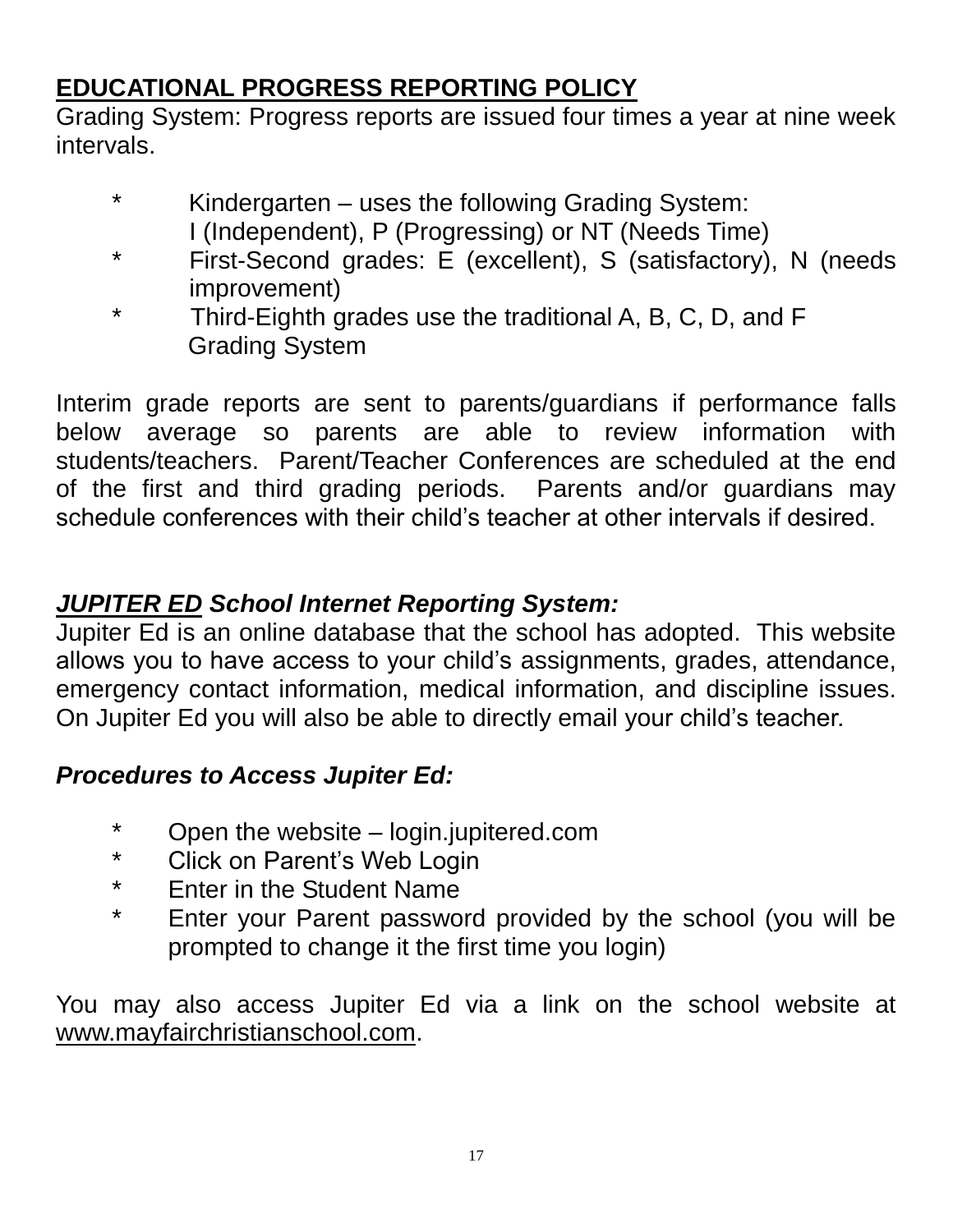## **ACCEPTABLE INTERNET USE PROCEDURES**

The internet is a powerful resource for expanding the educational experience of each student. Access to the internet will enable students to explore thousands of libraries, databases, and resources. Unfortunately, there are some materials that are accessible via the internet which may contain items that are illegal, inaccurate, or offensive. We believe, however, that the benefits to the students in the form of information, resources, and opportunities for collaboration exceed any disadvantages. Therefore, we ask that you support the school's choice to make the internet available to our students. We respect each family's right to decide whether or not to apply for internet access.

## **STUDENT USE AND CARE OF THE iPAD**

Our school has taken extra steps to ensure that every student has an electronic device to use while at MCS. This privilege comes with responsibilities. School issued electronic devices are always subject to inspection at any time without notice. Using only the electronic device issued to you will ensure that you are not held accountable for damages that you have not caused. However, **you are responsible for all damage or loss caused by neglect or abuse.**

## **General Care Guidelines:**

- 1. Handle your electronic device with care and keep it in a safe place.
	- a. Refrain from exposing the electronic device to extreme temperatures.
	- b. Keep all heavy items off of your electronic devices.
	- c. When not in use, place the electronic device in its designated place, properly turned off.
	- d. Always supervise your electronic device and ensure that it is secure at all times.
- 2. Keep food and liquids away from your electronic device.
- 3. At the end of each day you are to turn off the electronic device, return it to the charging cart into the appropriate slot and connect it to the charger.
- 4. Electronic devices must always have all School-assigned tags on the case. Refrain from altering tags and/or removing them. Keep electronic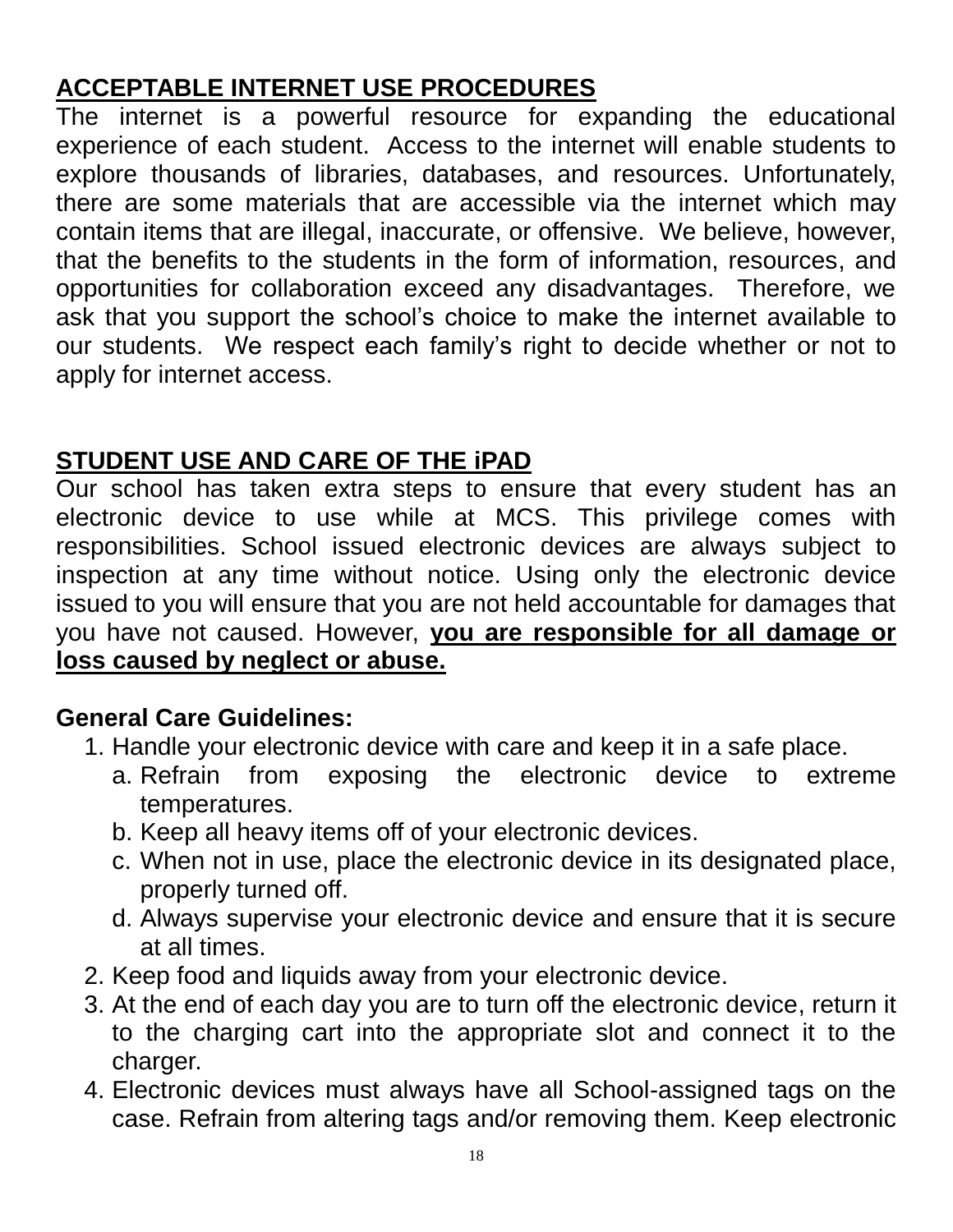devices free of any other stickers and/or tags.

- 5. If necessary, transport electronic devices with care when moving around. Electronic device lids should always be closed and tightly secured when moving.
- 6. Always avoid poking or scratching the screen with anything that will damage the surface.
- 7. Avoid placing anything on the keyboard before closing the lid.
- 8. If necessary, dust the screen only with a soft, dry microfiber cloth or anti-static cloth **without** the use of any cleaning solvents.

## **Charging Your Electronic Device:**

The electronic devices hold a charge between 6-8 hours. Therefore, make sure to plug your electronic device in the charge port at the end of each day so that it is fully charged.

#### **Network Access and Password:**

- 1. A Google account and password will be issued to each student for your electronic device login access.
- 2. **Protect your password and never share it with anyone.**
- 3. If you must have your password reset, please have your teacher contact the person in charge of technology support to reset it.
- 4. You should always log out of your account when the electronic device is not in use.
- 5. Any use of inappropriate media on the electronic device will follow with disciplinary action.

## **Use of Audio/Video**

You must only listen to music and watch videos on the electronic device assigned by your instructors.

## **Use Guidelines:**

- 1. Be polite when sending messages.
- 2. Use appropriate language.
- 3. Always practice internet safety and do not reveal any personal information.
- 4. Remember that all email sent and received through a school device is not guaranteed to be private.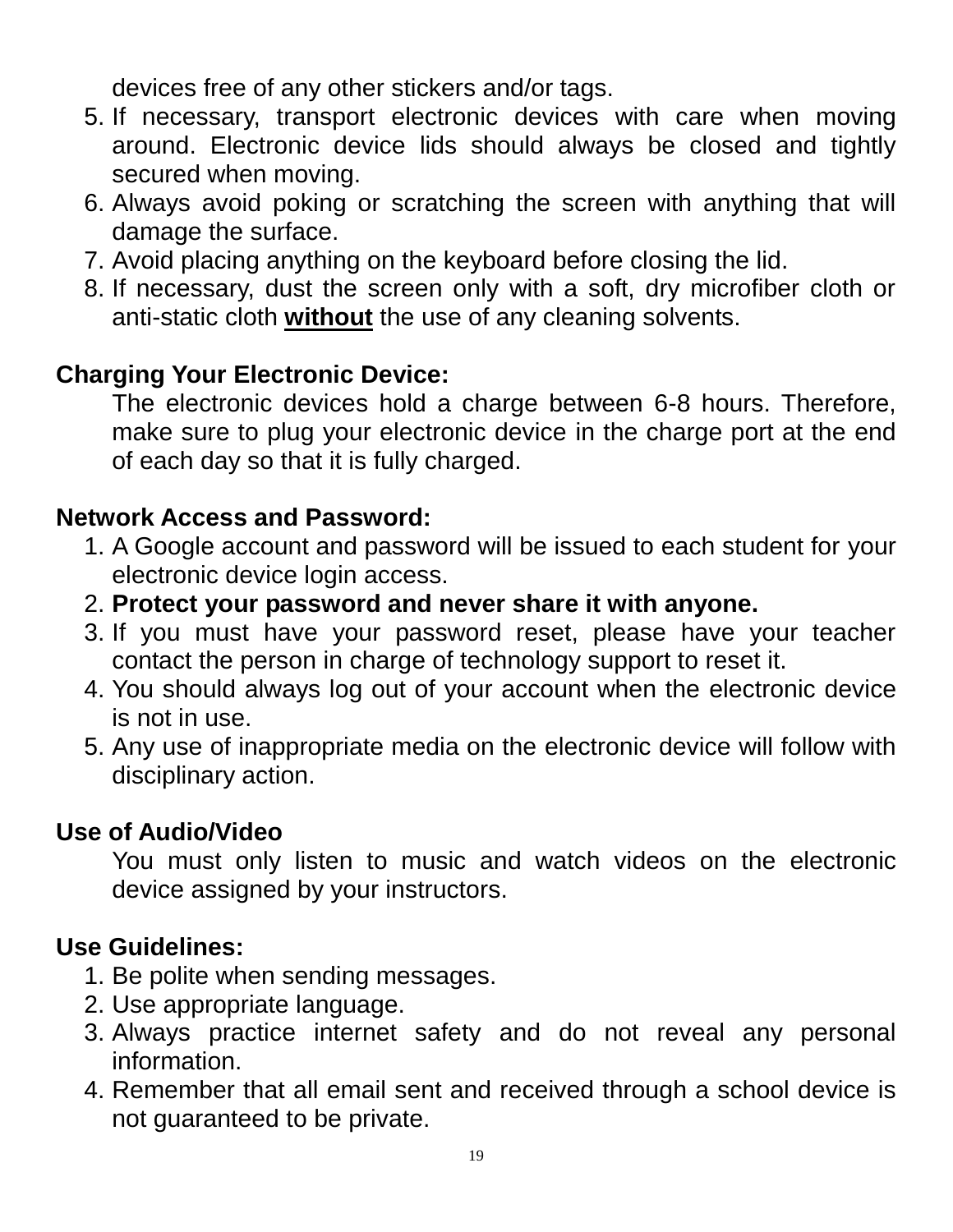5. Report any misuse of technology to your teacher.

## **HOMEWORK POLICY**

Students may be assigned homework which is designed to reinforce and/or prepare students for classroom instruction. Time and amount of homework may vary depending on the individual needs of each student. Classroom assignments are also given and are to be completed during the school day. If there are assignments not completed during class, they will be added to the homework for the night.

Each classroom has its own set policies regarding acceptance of late homework. It is the responsibility of the student and parent to be familiar with these policies. Parents/guardians can help their children with their homework by providing the following:

- \* Regularly scheduled homework time each evening;
- \* An appropriate area to do homework;
- \* Keeping homework time free from distractions;
- \* Taking an interest in their child's homework assignments;
- \* Being available to help with difficult material (at the same time taking care to let the child do the work/learning); and
- \* Making sure the child understands that homework time is a priority.

#### **CURRICULUM**

MCS follows the curriculum guidelines of the Ohio Conference Education Department of the Seventh-day Adventist Church. Areas covered are: Bible, English, Spelling, Science, History, Music, Physical Education, Reading, Mathematics, Handwriting, Health, Geography, Computer Technology, and Art. Student textbooks constitute an important resource for the curriculum in all schools, including Seventh-day Adventist schools.

A good class, however, is not based solely on the textbook. The teachers use the readings and other resources in the textbook as a major ingredient for the student assignments in addition to other carefully selected materials.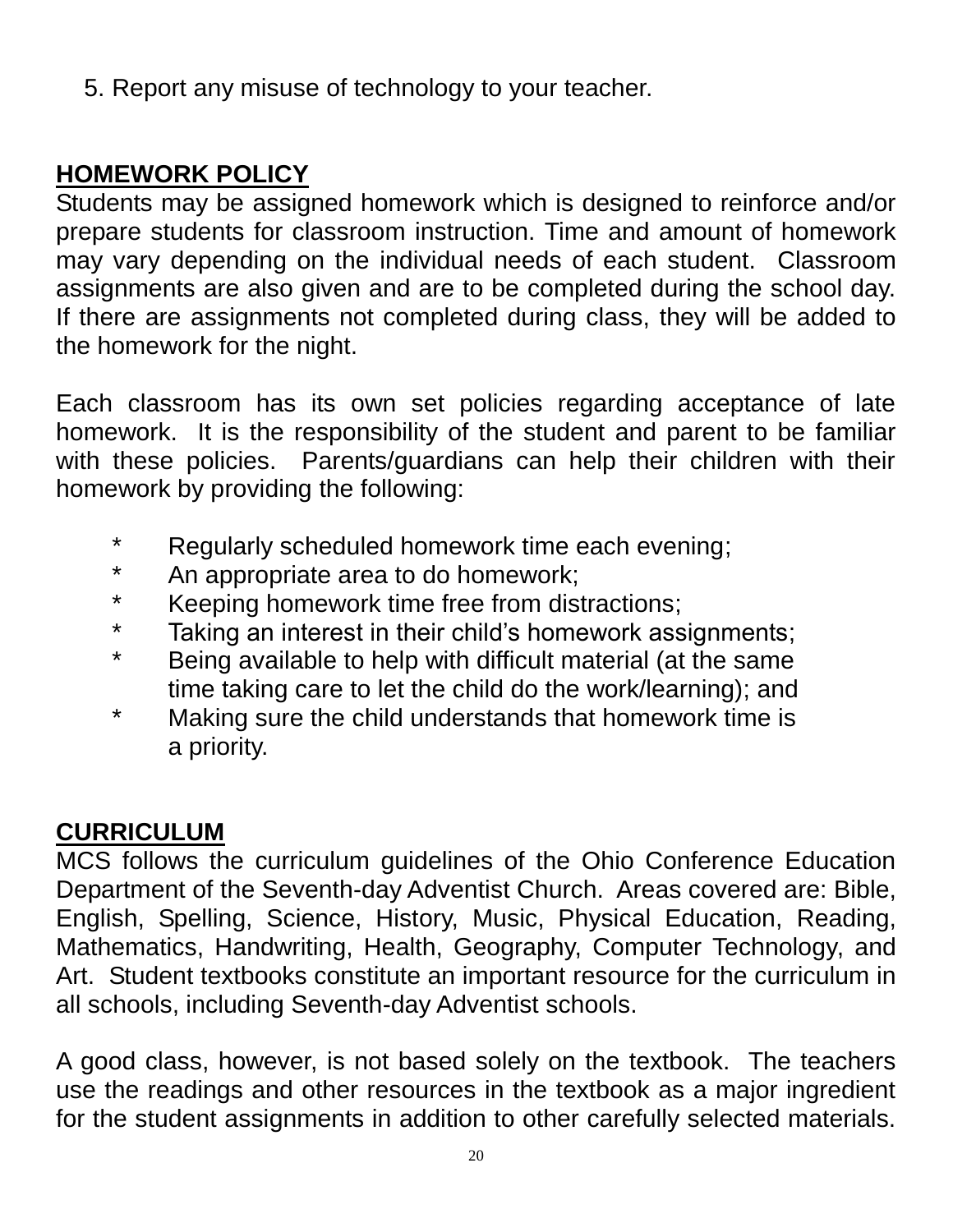This does not mean that the textbook is the "final authority", but rather is one of the many resources in the classroom.

The North American Division of Seventh-day Adventists has a very careful process of evaluating and recommending approved textbooks. The evaluators include Adventist teachers and administrators who carefully study the books to determine their suitability for Adventist schools.

Sometimes even the best approved textbooks contain inaccuracies. Some of these are factual errors while others represent differences of opinion on important philosophical or religious issues. The teacher will make every attempt to point out errors or differences. This gives the teacher an opportunity to discuss with the students important ideas they will be confronting at the present time or in the future as they further their education. Students will be taught to read critically and thoughtfully every textbook under the careful guidance of the classroom teacher. This experience will better prepare the students to deal with the many challenges their belief system will face as they enter the broader world.

## **STANDARD OF CONDUCT POLICY**

In order for our school to maintain the highest ethics on every level, some behavior is not acceptable. The following guidelines should be read carefully so you are sure you/your student can comply with them. The *first offense* regarding any of the following rules will cause the student to be liable for serious discipline and/or immediate dismissal.

#### *The following are not permitted at Mayfair Christian School:*

- \* Spreading atheistic ideas or undermining the religious ideals of faith upheld by the school;
- \* Use of profane or indecent language, indulging in lewd conduct or suggesting, possessing or displaying of obscene literature, pictures or articles;
- Use, possession, or furnishing of tobacco, alcohol or illegal drugs in any form. (Medications prescribed by a physician are acceptable provided all proper procedures are followed.);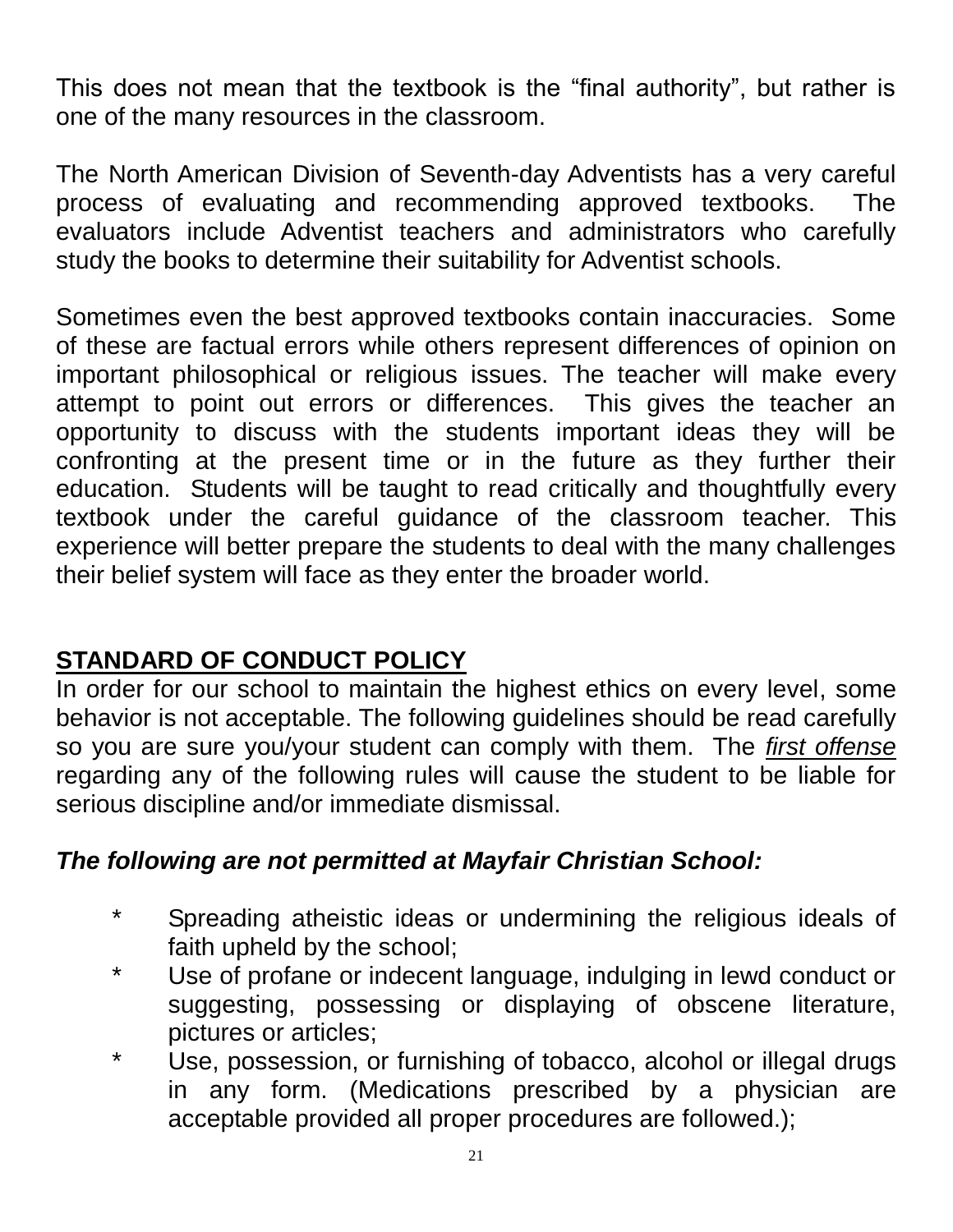- \* Dishonesty in any form (including theft), willful deception regarding violation of school regulations, cheating on examinations and/or class work, or any phase of school business;
- \* Gambling or the possession of gambling devices;
- \* Improper physical conduct, fighting, hazing, intimidation (verbal and/or physical) or any other activity which is demeaning or disrespectful to another person;
- \* Willful destruction of property including, but not limited to: graffiti or vandalism of any kind (complete restitution will be enforced);
- \* Possession of guns, knives, incendiary devices or threatening with any object that can cause physical harm; or
- \* Rough play, wrestling, boxing and/or any type of aggressive physical interaction is not permitted. This will be enforced in the halls, classrooms, lunch room, gym, and playground in order to minimize the threat of accidental harm/injury.

#### *Student Bullying:*

MCS will not tolerate aggressive and/or inappropriate behavior which, when repeated enough, can negatively impact a student's educational, physical or emotional well-being. This includes, but is not limited to: stalking, bullying, intimidating, coercion, name-calling, making threats, menacing or emotionally damaging gossip.

#### *Inappropriate Sexual Behavior:*

#### *Student-to-Student:*

Inappropriate intentional sexual or sexually related activities are not tolerated. The following are considered inappropriate:

- Inappropriate touching;
- \* Kissing, hugging, handholding; or
- \* Deep infatuations and actions of a more intense nature with members of the same or opposite sex.

#### *Student-Faculty:*

Inappropriate contact of any type with a faculty member during/after school hours on/off campus including, but not limited to:

- Threatening letters, emails, or phone calls; or
- \* Communications or activities of any sexual nature.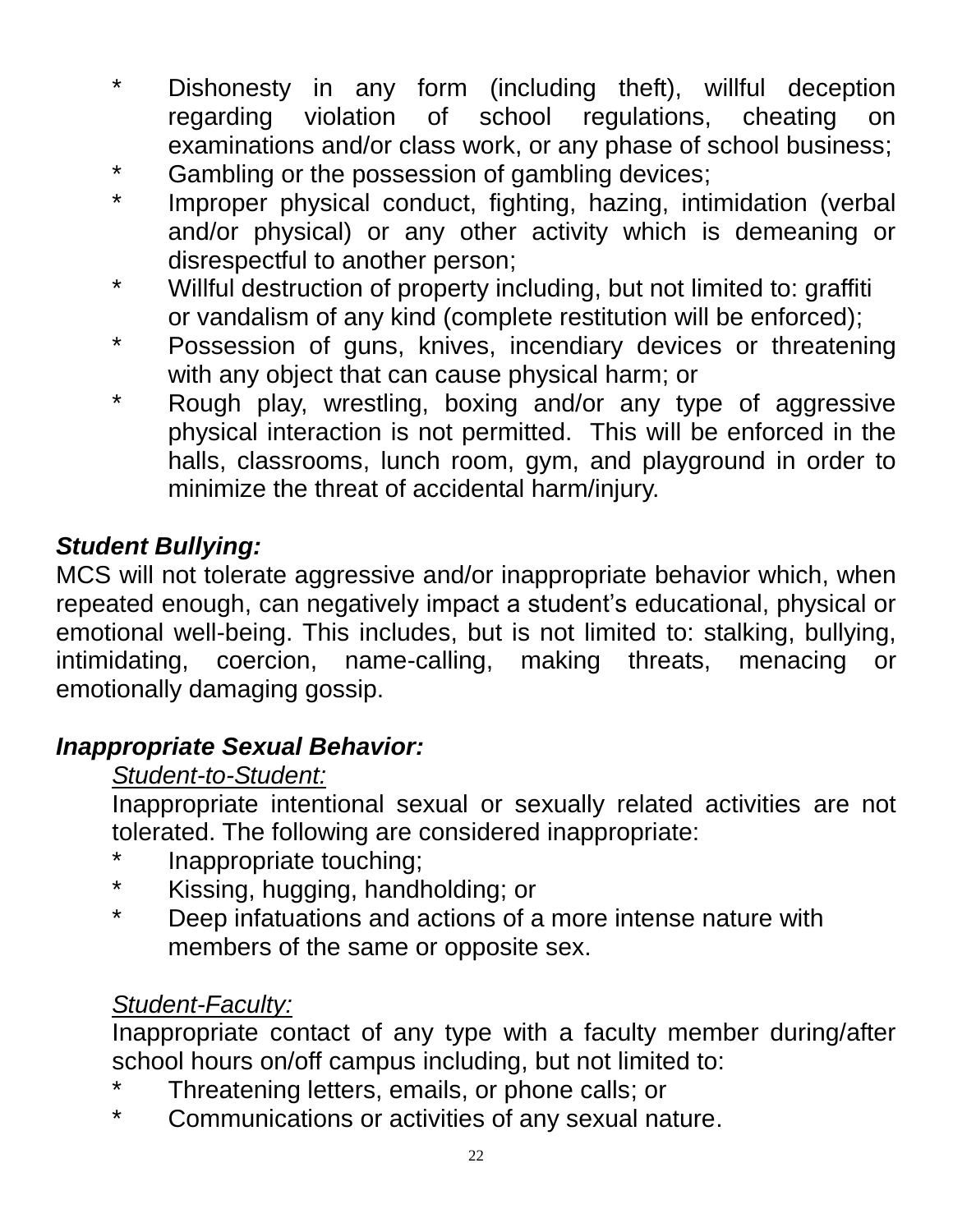## *Unacceptable Student Attitude/Behavior:*

The school will work close with parents to ensure ample opportunity is/has been given a student for needed changes to be made. It is the desire of the school to maintain good relationships with the students. However, if in the judgment of the faculty a student continues to display attitudes or behaviors not in accordance with school guidelines the school has the right to sever the relationship. Students will be asked to withdraw from the school if:

- \* The student's connection with the school is no longer profitable to him/her;
- \* The student's influence is detrimental to other students; or
- \* Previous attempts to help the student be successful at school have not brought about the necessary changes.

## *Things to leave at Home:*

The following items are not to be brought to school and will be confiscated on site:

- \* Any electronic device not approved for school use, including but not limited to: gaming systems, tablets/iPads, and computers
- \* Fireworks, lighters, matches, knives, firearms of any type, and squirt guns
- \* Inappropriate reading material (that which does not uphold the Christian Standards of MCS) including, but not limited to: romance novels and science fiction/fantasy books/magazines;
- \* Any type of toys.

## *General Rules for Staff/Student Safety:*

A few general rules for the safety of the entire student body as well as the staff are listed below:

- \* Students may not go beyond the recreational boundaries established by the supervising teacher or principal. *Students are forbidden to go near the pond or wooded areas* without the specific permission of the teacher or principal.
- \* No food is to be eaten on school property before, after or during school hours with the exception of breakfast and lunch times.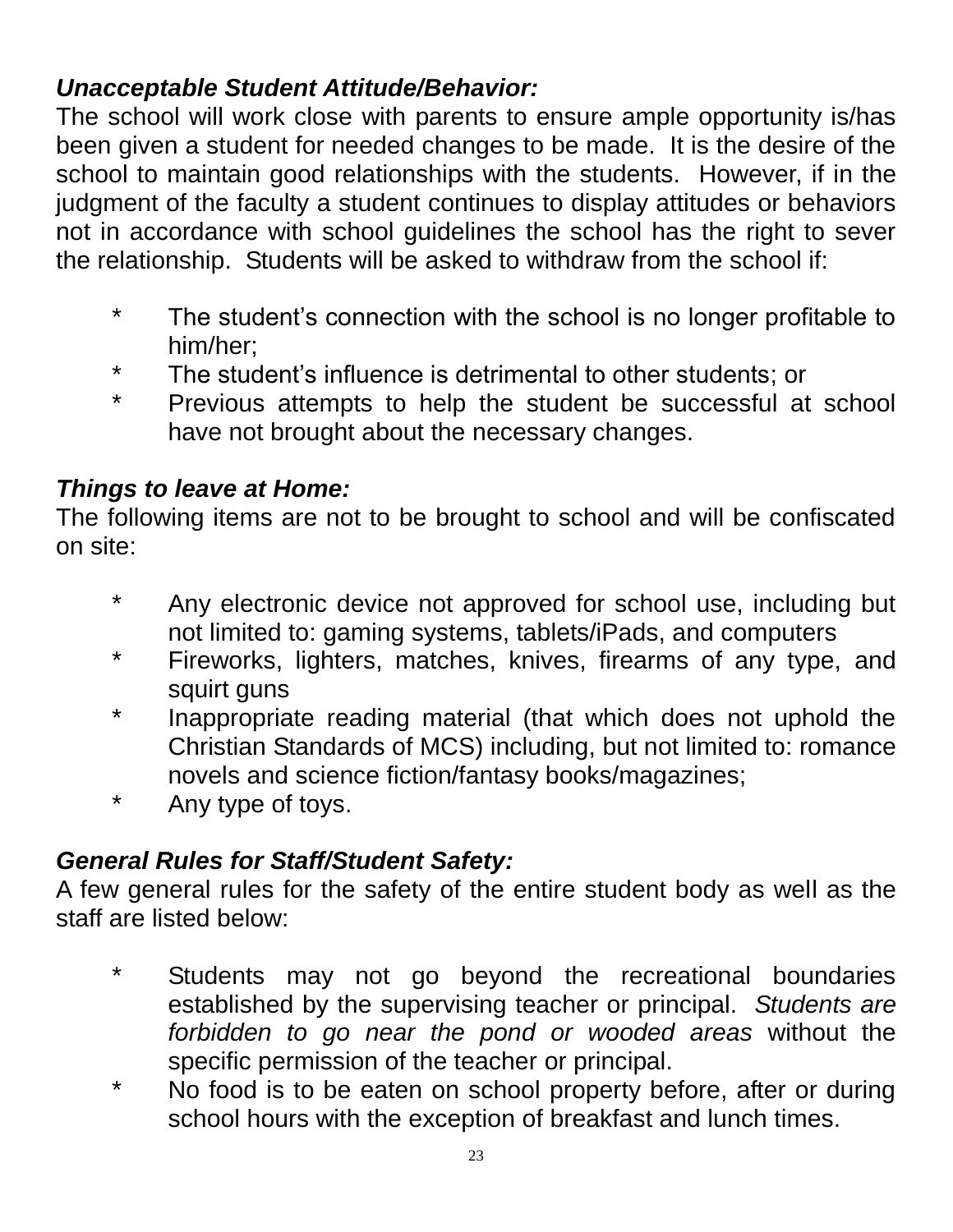- \* Gum is not to be brought to school or chewed on school premises. Gum will be confiscated.
- \* *Administrative Office telephone* is available for student use only in a true emergency. Note: arranging after school activities, making plans for the evening, arranging transportation, etc. do not constitute emergencies.
- \* The *Administrative Office* is not a 'common area' and students are not to enter this area without a faculty member accompanying them.

#### **PARENTAL SUPPORT OF CONDUCT POLICY**

Support from parents both academically and behaviorally is extremely important for providing students with the best education. It is important for parents to understand and support all policies of MCS to provide the very best environment for all parties involved. (i.e. students, parents, teachers, staff, etc.)

## **CELL/MOBILE PHONE POLICY**

While cell/mobile phones help families to communicate in our very busy world, they are disruptive in the day-to-day operation of a school and in the classroom environment. Therefore, the following guidelines must be followed:

- \* Parents must sign a permission slip in order for their child to have their cell/mobile phone on school property.
- \* If students have permission to have their cell/mobile phones at school they must be checked in with their classroom teacher daily.

NOTE: Cell/mobile phones will be confiscated from the student(s), if the above is not followed. **Additionally, the school is not responsible for the theft or loss of cell/mobile phones on campus.**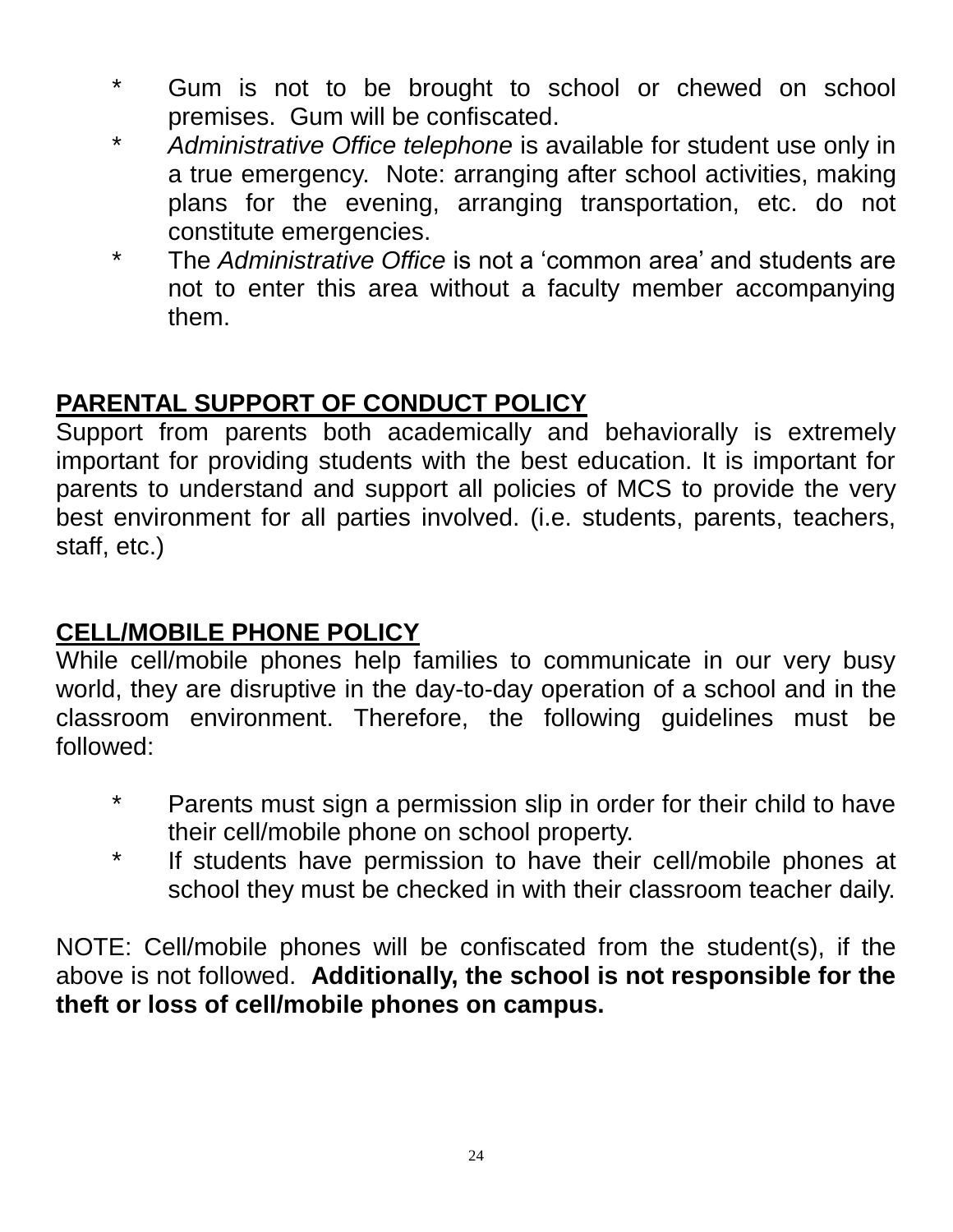## **UNIFORM/DRESS CODE POLICY**

Our attire sends a definite message about who we are and what we stand for. As Christians, we are instructed to model Christ in all we do, including the way we dress. MCS has adopted a uniform policy for our student body in order to eliminate, as much as possible, any controversy over appropriate attire. Dress code standards are enforced for all school functions including music programs, fairs, banquets, graduation, field trips and church programs where the school performs.

All MCS logo items (shirts, sweaters, hoodies, etc.) may be purchased online through French Toast or locally at Sidney Ryan Uniforms in Akron.

#### *Student Attire will consist of:*

## **Required MCS Polo Shirts: Navy Blue, Light Blue & Yellow**

- All polo shirts must have the MCS logo on them.
- Short sleeve or long sleeve MCS polo shirts may be worn.
- Each students must own at least 3 logo shirts.
- No long sleeved shirts will be permitted under shortsleeved polo shirts.

- Appropriate undergarments should be worn under shirts, especially those of lighter colors.

#### **Optional MCS Hoodies & Sweaters: Navy Blue**

- MCS logo hoodie
- MCS logo pullover sweater vest
- MCS logo zip up sweater
- MCS logo lined jacket

- No other hoodie or cardigans/sweaters will be permitted, ALL MUST HAVE THE MCS LOGO ON THEM.

#### **Required dress pants/slacks: Tan or Navy**

- Docker style or school uniform jogger pants/slacks required

- No denim, cargo pants, jeggings or stretch pants are permitted.

- Pants/slacks must be of an appropriate size (no baggy/tight).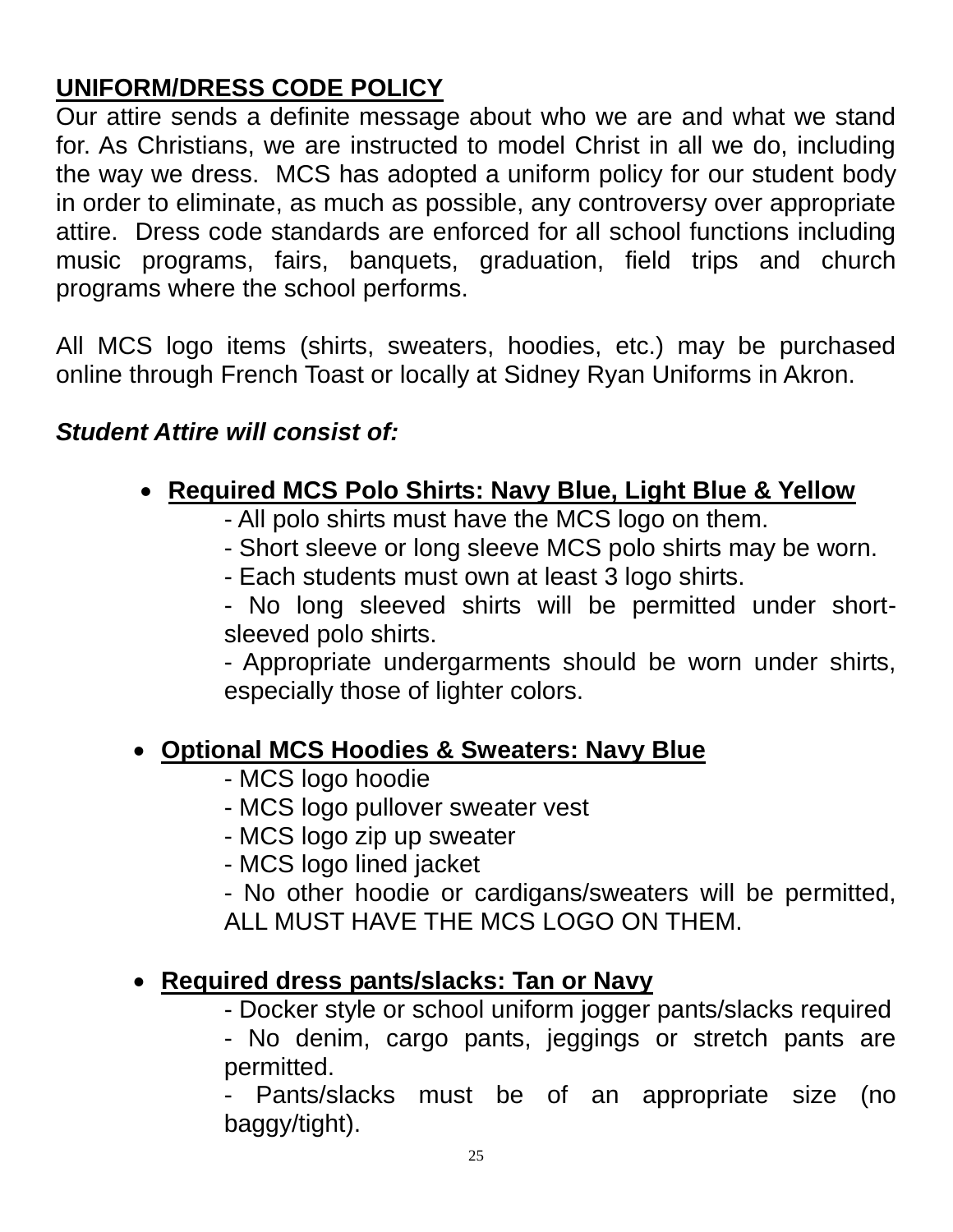- Black belts are encouraged to be worn.

#### **Optional Shorts, Jumpers or Skirt/Scooters: Tan or Navy (weather permitting)**

- Docker style shorts (no cargo pockets)
- Must have sewn cuff/hem close to the knees
- Skirts/Jumpers must reach the top of the knee and shorts or leggings must be worn underneath.

#### **Tennis Shoes**

- Tennis shoes are the only shoes permitted in the classroom and gymnasium.
- Shoes should have non-marking soles.
- Socks must be worn with all shoes.
- No dress shoes are permitted.
- Boots may be worn to and from school, and for outside use, but not in the classrooms or gymnasium.

## **Formal Dress Uniform**

- Black dress pants or long skirts
- White button up dress shirt with collar
- Black dress shoes, with black socks or hosiery

## *Physical Education Attire*

- MCS P.E. logo sweatpants or shorts in gray or navy blue
- MCS P.E. logo t-shirt in gray or navy blue
- Athletic tennis shoes

#### *Unacceptable Attire:*

The following items are not considered acceptable attire for school attendance.

- Hats, bandanas, "do-rags" or head wraps of any kind (except for religious purposes).
- Colored denim (jeans), stretch pants, jeggings or yoga type pants.
- Clothing that is torn or has holes or that is not clean;
- Make-up, colored nail polish (fingers and/or toes), fake nails, un-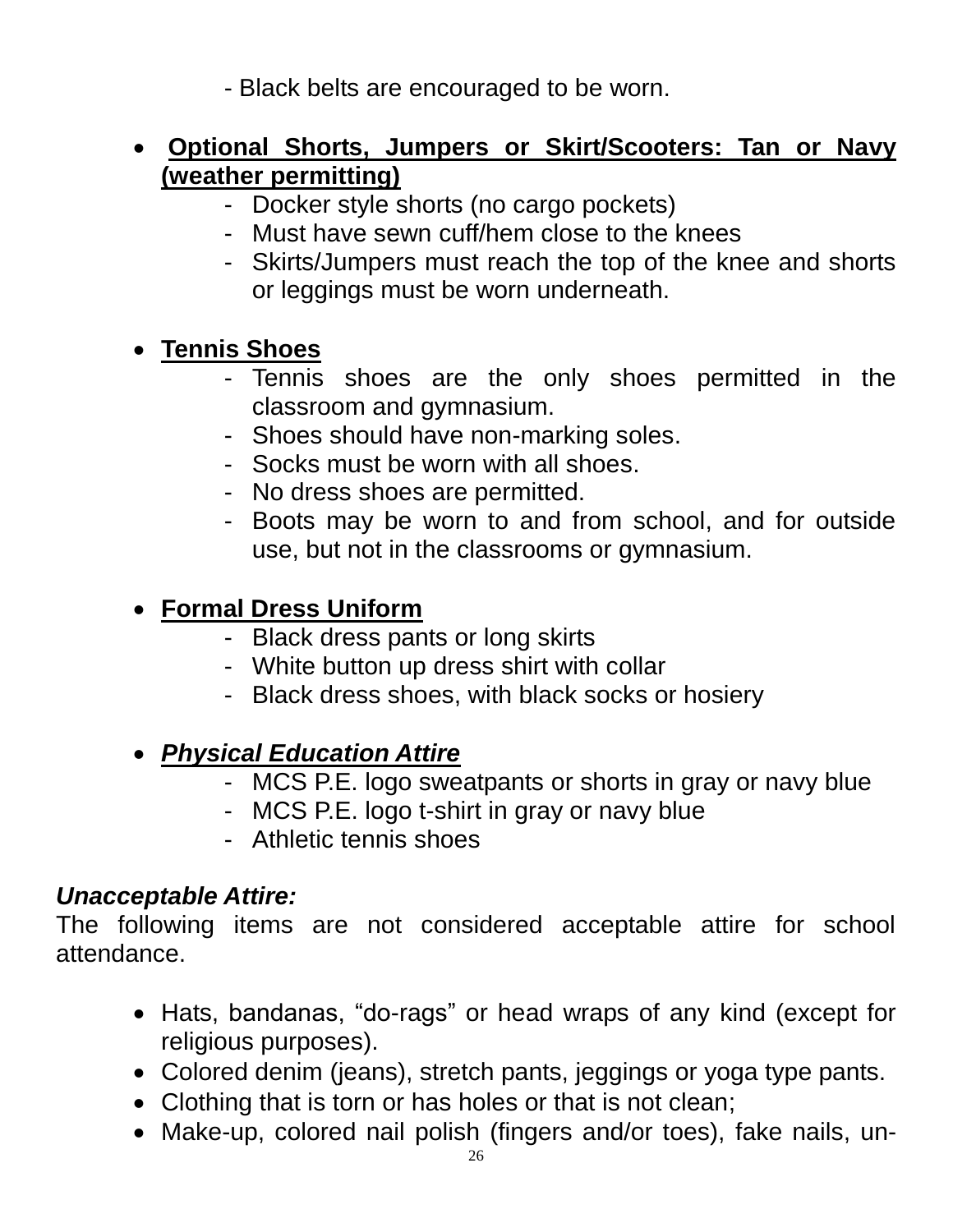natural hair coloring;

 With the exception of a wrist-watch, no jewelry is to be worn; including, but not limited to: rings, bracelets, earrings, toe rings, tongue rings, necklaces, etc.

#### *Dress Code Enforcement/Discipline:*

Students violating the dress code will not be permitted to enter the classroom until the parent/guardian has been called and the appropriate attire has been brought for the child. Additionally, please note that jewelry or hats may be confiscated.

#### **LUNCH ROOM POLICY**

When bringing their own lunch, students need to bring all items necessary to eat their lunch. This includes: utensils, bowls, cups, plates, condiments, napkins, and etc. These items will not be provided at school.

Microwaves are not available for student use.

Conduct in the lunchroom will reflect proper etiquette, and all students will participate in keeping that area clean.

If you choose to send meat with your child, please refer to the Biblical principle outlined in Leviticus 11:7. Items which will not be permitted include:

- \* Shellfish or Shrimp;
- \* Pork (including bacon, sausage, ham, pepperoni, pork hotdogs, etc.);
- \* Anchovies

## **CARE OF SCHOOL PROPERTY POLICY**

The school has made and continues to make a large investment in the building, property and equipment. It is the responsibility of the staff and students to help protect this investment. Any student found to be directly and/or indirectly damaging or destroying school property, grounds,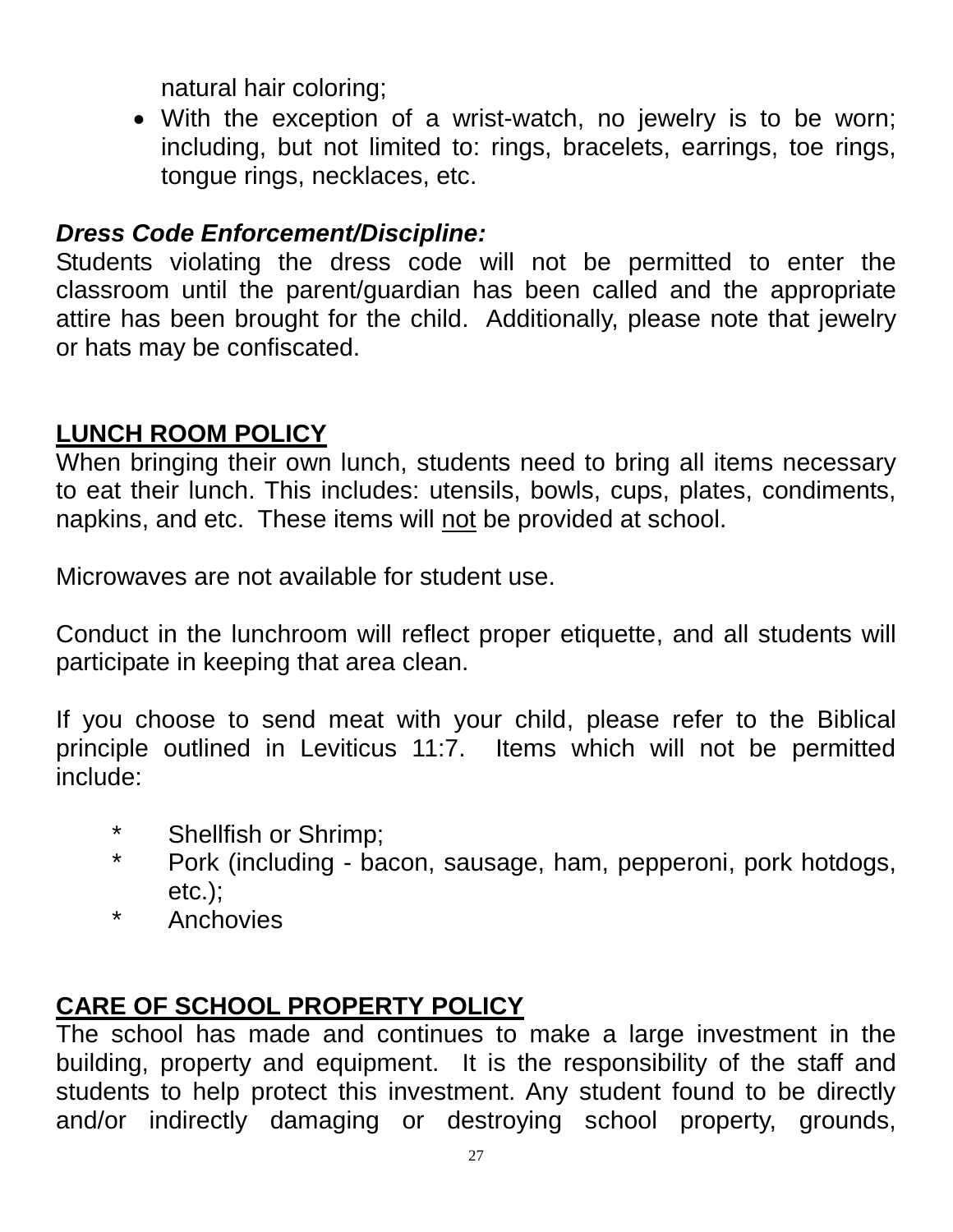playground or other equipment and/or the property of others will (along with their parents), be liable for the cost of replacement and/or repair necessary to correct such damage or destruction.

Students are expected to keep themselves, their desk, and any work areas clean, neat, and free of potential safety hazards. Students are to use scissors and/or other work tools appropriately and store them in their proper place when finished using them. Students using and not returning school equipment will be responsible for the cost of replacing said equipment.

## **HOME AND SCHOOL ASSOCIATION**

Our school is blessed to have the support of an active Home and School Association. Through various functions and fundraising activities, the Home and School Association is able to advance the cause of Christian education with both the home and school environments and assist in the development of Christian character in its members and their children.

We encourage and welcome active support by all parents/guardians. Your support will enhance the ability for the Home and School Association to successfully achieve its goals.

## **DISCIPLINARY POLICY**

MCS's Disciplinary Policy is designed with two main goals in mind:

- \* It is our desire for the students to learn to control their own actions and attitudes. To this end, the school will impose external discipline when necessary to aid students in developing selfcontrol and restraint in specific areas.
- \* Discipline is designed with the overall function of the school in mind. It is the purpose of the school to provide a safe atmosphere which is conducive to good learning. Students are expected to respect all classmates and the staff members and must assume responsibility for any damage caused by their abuse.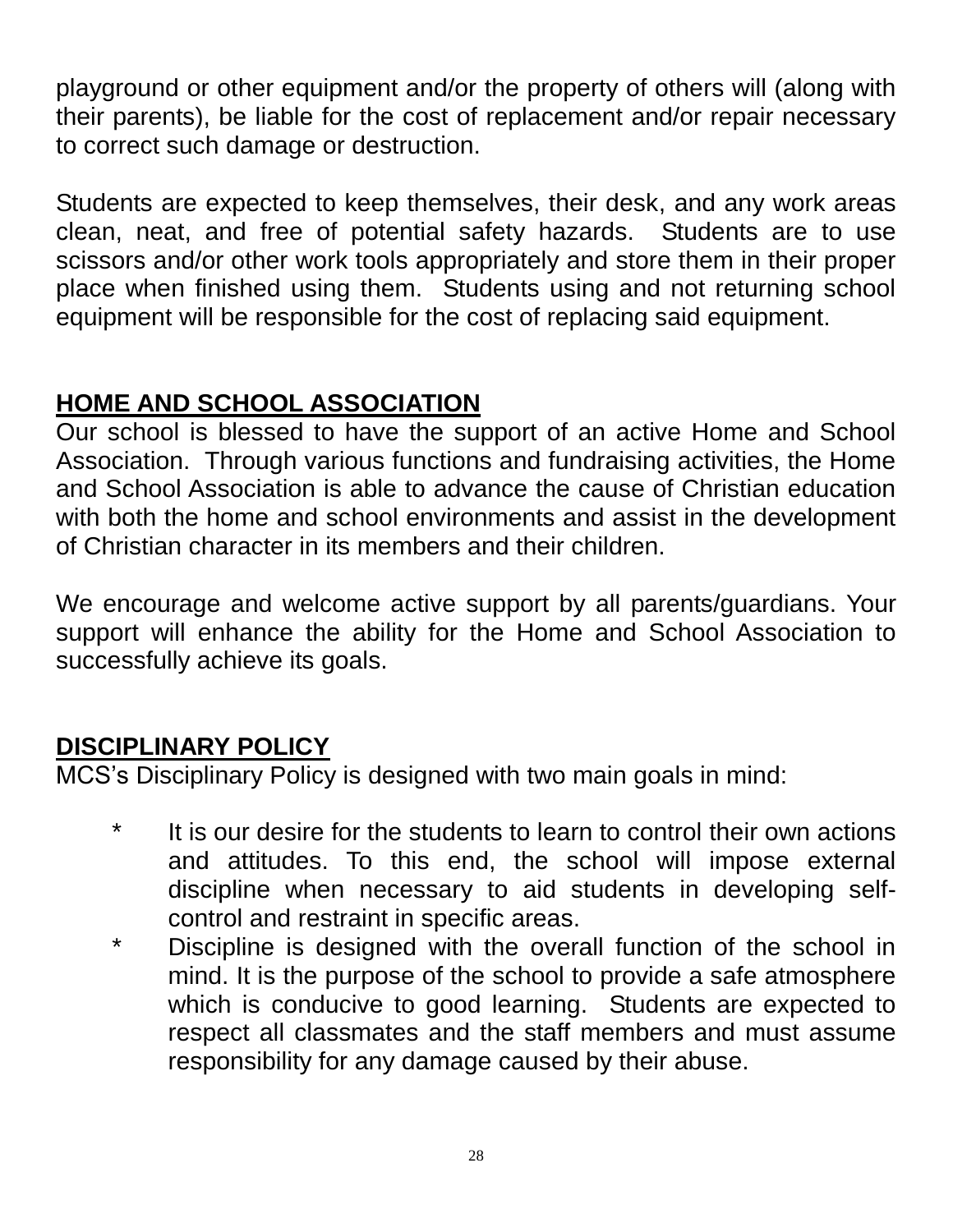## *Disciplinary Action:*

- \* The classroom teacher administers discipline in the classroom. This is for issues of a relatively minor nature and includes, but is not limited to: head-down, loss of recess, time-out, writing assignments, note to home, additional chores, etc.
- \* Communication with parents concerning disciplinary issues may be conducted in a scheduled private meeting with the teacher/principal if the above disciplinary action is not assisting the child in controlling their inappropriate behavior. If further disciplinary action and meetings with parents do not result in an improvement in behavior, the student and parents may be required to meet with the School Administrative Council. Parents may also request an Administrative Council in the event that they are not satisfied with the handling of a disciplinary situation.
- \* Discipline administered by the principal for issues of a more serious nature will be appropriate disciplinary action such as: calling parents, in-school suspension, up to three days suspension from school, conferences with the teacher and principal prior to re-admission to class, and or meeting with the School Administrative Council.

#### *School Administrative Council:*

MCS has established a permanent committee called the **Administrative Council**. This Committee is comprised of the following persons:

- \* The School Board Chairman
- \* The Principal
- \* One (1) Teacher
- One (1) Pastor
- One other School Board Member

This Committee is designed to offer a midway solution for issues of a nature that the parent/guardian or student may want to handle before going to the School Board. It is understood that this Committee is responsible to the School Board and has no authority to take action. This Council provides an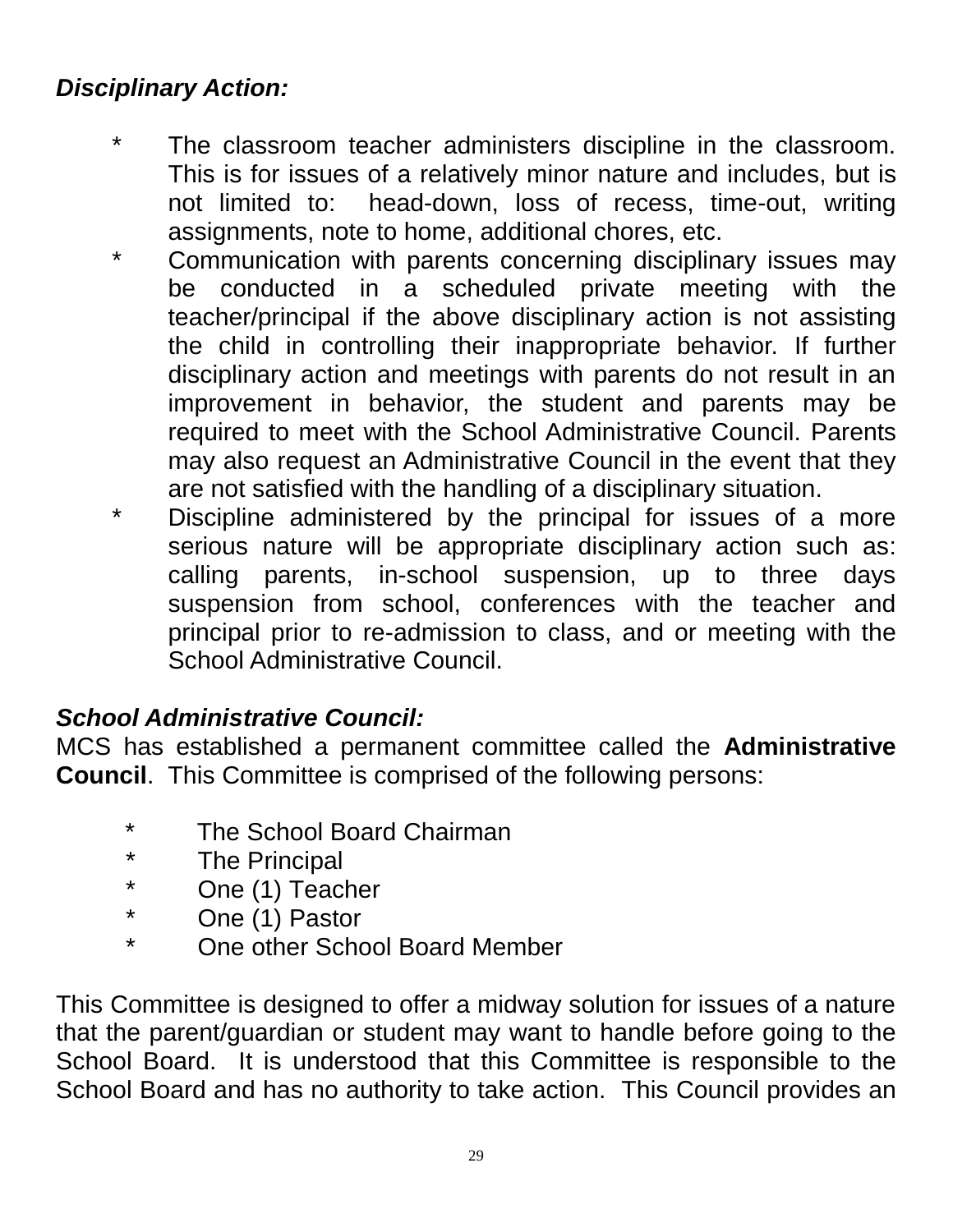arena to seek solutions to discipline: parent/teacher conflict(s), student conflict(s), and any other administrative issues, as necessary.

#### *Important Notice:*

Expulsion of a student is the sole responsibility of the School Board. It is expected that every other effort will have been made to correct a student's behavior/conduct/attitude, etc. prior to reaching the point of expulsion. Proper documentation of all such efforts with a student will be available to the School Board. Students may be asked to seek other educational opportunities if the school is unable to meet their academic, behavioral or emotional needs.

#### **NON-PUBLISHED POLICIES**

This Handbook is made as complete as possible. However, due to unforeseen situations, it may be necessary for school staff and/or the School Board to make new/additional policies/rules during the school year. Any such changes will be communicated to all parties. These changes carry the same weight and are just as binding as the written information in this Handbook.